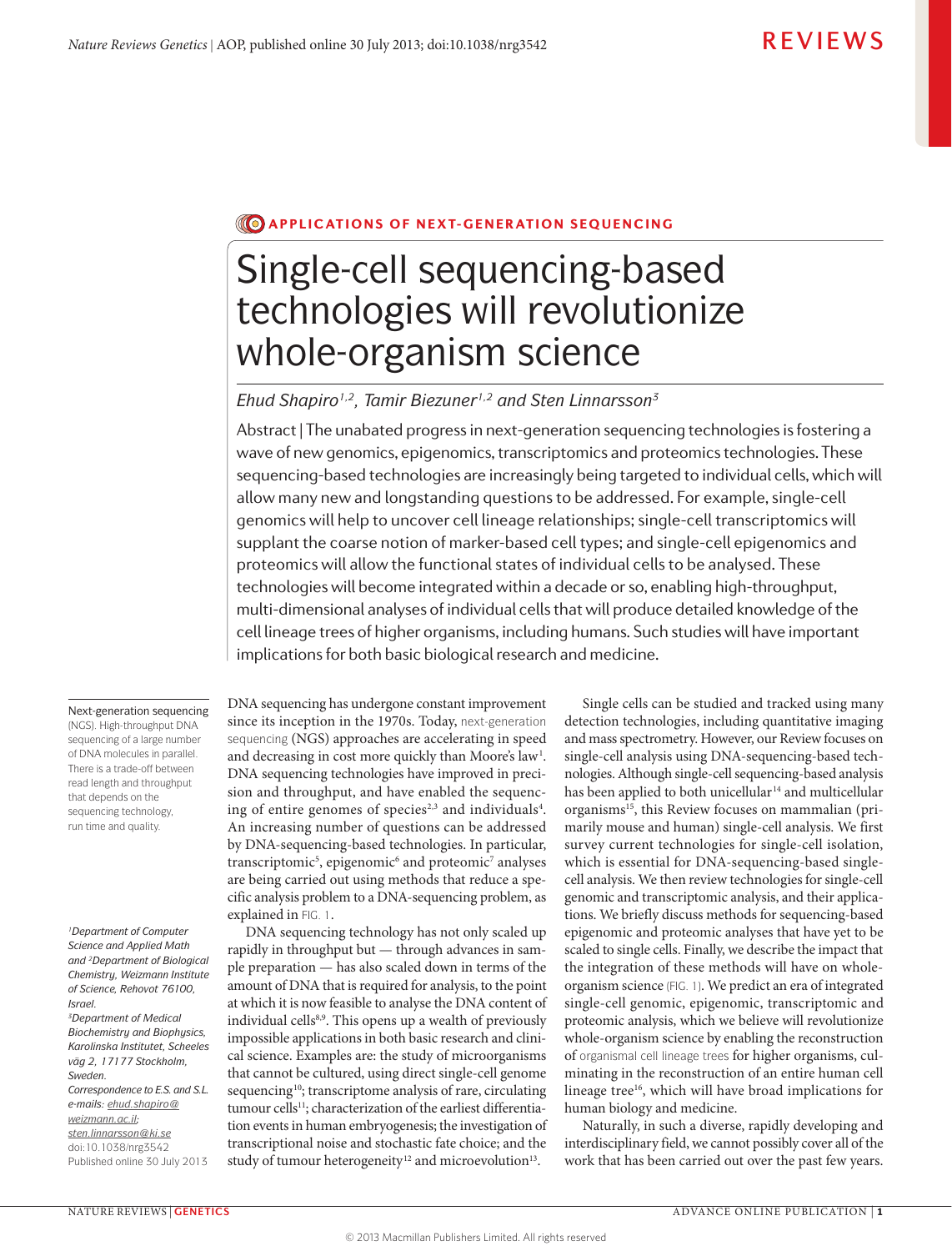

Figure 1 | **Single-cell sequencing-based analysis methods and their anticipated integration. a** | Architecture of single-cell DNA-sequencing-based technologies. Current implementations include single-cell genomics (targeted **Nature Reviews** | **Genetics** exome or mutational analysis<sup>9,16,56,59</sup>, copy-number variation<sup>8,9,58</sup>, and recombination analysis in germ cells<sup>27,68</sup>), transcriptomics (transcriptome analysis<sup>11,99,102,104</sup> and recombination analysis in the immune system<sup>136</sup>) and epigenomics<sup>113</sup>. **b** | Architecture of future integrated single-cell DNA-sequencing-based analysis. We expect that within a decade this architecture will allow the simultaneous analysis of multiple properties of an individual cell, including genomics<sup>3,4,38,60-63,76,78-81,83,84,137-139</sup>, epigenomics (methylation<sup>6,82,106,107,140</sup>, chromatin<sup>108</sup> and conformational<sup>110,111</sup> analysis), transcriptomics (transcriptome analysis<sup>5,141-143</sup>, allele-specific gene expression<sup>94</sup> and molecule counting<sup>93-97</sup>) and proteomics<sup>7,127</sup>, all of which are currently limited to bulk experiments.

Organismal cell lineage tree A mathematical entity capturing all cell division and death events in the life of an organism up to a particular time point. The tree consists of labelled nodes, which represent all organismal cells, and directed edges, which represent progeny relationships among them. A reconstructed tree describes lineage relationships among cells sampled from an organism, and is precise only if it is a subtree of the (true) organismal cell lineage tree.

#### Cell type

A classification of cells by morphology, genotype, phenotype or developmental origin. There is no consensus on which properties are necessary and sufficient for this classification, nor is there general agreement on the actual number of cell types or their proper classification in any higher organism, including in humans.

#### Fluorescence-activated cell sorting

(FACS). A tool that enables high-speed counting and/or sorting of cells according to features detected by fluorescence.

Also, we expect that by the time this Review is published, additional progress will have been made, which we have been unable to cover. We apologize to the authors whose work we have not discussed.

#### Methods for single-cell isolation

Tissues are rarely homogenous, and typically consist of tens or hundreds of distinct cell types, which are often intermingled and present at widely different abundances. Single cells can be isolated from such tissues in various ways (TABLE 1), which can be classified as either unbiased (randomized) or biased (targeted) sampling. In principle, an unbiased sample better reflects the composition of the tissue, but a targeted sample may be necessary in order to isolate rare cell types.

There are two key steps in the isolation of single cells from a solid tissue. First, the tissue must be removed from the animal or plant — typically by dissection or biopsy — and dissociated into its constituent individual cells, usually using enzymatic disaggregation. Second, single cells must be placed into individual reaction chambers for lysis and further processing.

Individual cells can be isolated using micromanipulation, for example, using a simple mouth pipette<sup>9,17</sup> or by serial dilution<sup>18,19</sup>. As micromanipulation methods are easy and cheap, they are the most commonly used single-cell isolation methodologies.

Their disadvantages are that they are only applicable to cells in suspension, they are low-throughput, and they are susceptible to errors, such as misidentification of a cell under a microscope. These disadvantages are partially addressed by semi-automated devices for cell isolation, with which an expert operator can isolate approximately 50-100 cells per hour<sup>20</sup>. A different approach, which is also classified as micromanipulation, is the optical tweezers technology, which uses a laser beam to capture cells. Although not commonly used, it allows specific cell micromanipulation and  $measurement<sup>21</sup>$ .

Cell isolation can also be achieved by flow sorting using fluorescence-activated cell sorting (FACS), either using cell-type-specific markers for a biased, targeted sample, and/or using the light-scattering properties of cells to obtain an unbiased sample. The main advantages of FACS-based sorting are the ability to choose between biased and unbiased isolation, high levels of accuracy and high-throughput single-cell isolation<sup>12</sup>. However, FACS requires a large number of cells in suspension as starting material, which might affect the yield with respect to low-abundance cell subpopulations. In addition, the rapid flow in the machine might damage the cells, and care must be taken to ensure the viability of the collected cells if live cells are necessary for downstream protocols.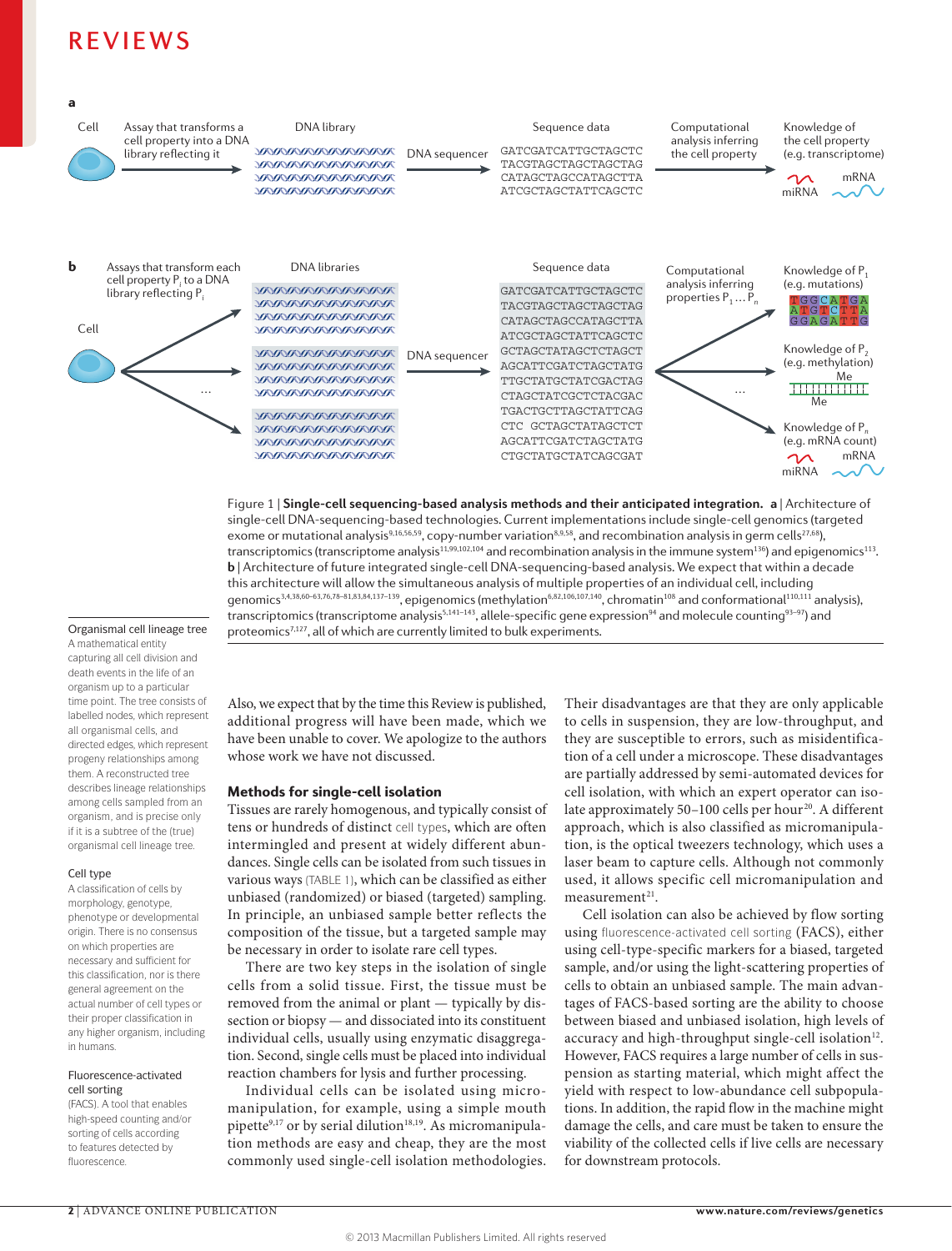| Table 1   Advantages and disadvantages of common single-cell isolation methods |                                                |                 |      |                                                  |             |  |  |
|--------------------------------------------------------------------------------|------------------------------------------------|-----------------|------|--------------------------------------------------|-------------|--|--|
| <b>Method</b>                                                                  | Unbiased (randomized)<br>or biased (targeted)? | Throughput      | Cost | <b>Manual or automatic</b><br>isolation process? | <b>Refs</b> |  |  |
| Micromanipulation                                                              | Unbiased                                       | Low-throughput  | Low  | Mainly manual                                    | $9,17 - 20$ |  |  |
| Fluorescence-<br>activated cell sorting                                        | Either biased or unbiased                      | High-throughput | High | Automatic                                        | 12          |  |  |
| Laser-capture<br>microdissection                                               | Unbiased                                       | Low-throughput  | High | Manual                                           | $22 - 24$   |  |  |
| <b>Microfluidics</b>                                                           | Unbiased                                       | High-throughput | High | Automatic                                        | $26 - 29$   |  |  |

Laser-capture microdissection  $(LCM)^{22,23}$  can be used to cut cells from fixed tissues or cryosections and is effective for collecting nuclei for genomic analyses. The great advantage of LCM is that knowledge of the spatial location of a sampled cell within a tissue is retained, unlike methodologies in which tissue disaggregation is required. There are several current disadvantages of LCM. First, it requires expert manual operation and is a low-throughput technique. Second, in our opinion it is less suitable than other methods for transcriptome analysis, because it is nearly impossible to capture all or most of the cytoplasm of a cell without also collecting material from neighbouring cells. Third, because the section to be dissected has to be of a single-cell width, DNA might be lost by partial nuclei dissection. Finally, selection may be biased owing to the misuse of markers<sup>24</sup>. For these reasons, LCM is less widely used than other methods for single-cell isolation.

Recently introduced microfluidic devices have opened new horizons in single-cell isolation and analysis<sup>12,25</sup>. These devices allow the compartmentalization and controlled management of nanolitre reactions using fabricated microfluidic chips, and they use controlled liquid streaming. The ability to accurately construct low-volume chambers and tubes makes microfluidics ideal for single-cell isolation, as well as for further downstream processes. Microfluidic devices provide inherent advantages by allowing higher throughput with less effort, reducing reagent cost and improving accuracy. In recent years several implementations of microfluidic devices have been presented for single-chromosome isolation<sup>26</sup> and single-cell isolation followed by analysis<sup>27,28</sup>. We expect microfluidic technologies and products to continue their advance and ultimately to provide a robust foundation for single-cell sequencing-based analysis<sup>29</sup>.

#### microdissection (LCM). A method that combines high-resolution

Laser-capture

microscopy and the accurate isolation of user-defined regions of a tissue slice for downstream analysis. Typically, a powerful laser is used to cut an outline of the target region, which can then be ejected into a sample tube.

#### Microsatellites

Repetitive elements in the genome that consist of basic units 1–6bp long that are repeated from a few to a few dozen times. Microsatellites occupy 3% of the human genome.

#### Cell depth

The number of divisions a cell underwent since the zygote.

### Single-cell genomics

*Reconstructing cell lineage trees using somatic mutations.* Different cells from the same individual were initially thought to harbour identical genomes. This turns out to be false, not only for the immune system<sup>30</sup> and cancer cells<sup>31</sup> (which both undergo somatic evolution) and for germline cells that undergo recombination $27$ , but for all cells in our bodies. During normal mitotic cell division DNA is replicated with very high, but not absolute, precision, which leads to the incorporation of somatic mutations. These somatic mutations,

accumulated since the zygotic stage, endow each cell in our bodies with a genomic signature that is unique with a very high probability<sup>16</sup>. As the differences in cellular genomic signatures are mostly without phenotypic effect, what would science gain by knowing them?

The answer is that knowing the unique genomic signatures of our body cells allows the reconstruction of cell lineage trees with very high precision<sup>16</sup>. Central unresolved problems in human biology and medicine are in fact questions about the human cell lineage tree: its structure, dynamics and variability during development, growth, renewal, ageing and disease. For example: does the oocyte pool renew during adulthood<sup>32</sup>? Do β-cells renew33? Do neural progenitor cells produce each brain cell type as needed, or do specialized progenitors each produce a single cell type<sup>34,35</sup>? Information about the cell lineage trees of higher organisms consists largely of data from cell fate maps<sup>36,37</sup>, which are mostly derived from clonal-marking experiments that are not applicable to humans. Complete knowledge of the unique somatic mutations that are accumulated in each cell would allow the reconstruction of cell lineage trees with extremely high precision<sup>16,38</sup>.

Work in this direction has focused on identifying somatic mutations in microsatellites<sup>39</sup> that are hypermutable in normal cells and even more so in microsatellite-instable (MSI) cells<sup>19,40,41</sup> and in mismatch repair  $(MMR)$ -deficient organisms<sup>16,42,43</sup>. Knowing only a small proportion of such mutations allowed fairly precise lineage reconstruction using standard phylogenetic algorithms, depending on cell depth $40,44,45$ . By applying this approach to samples of cells from tissues of interest, key aspects of the underlying cell state dynamics were characterized. The cell lineage trees thus obtained provided information about the substructure of the population, such as the existence of small populations of stem cells. Such information has applications for developmental biology (for example, oocyte maturation, colon crypt development<sup>18</sup> and muscle stem cell lineages<sup>46</sup>) and for leukaemia<sup>19</sup>.

Somatic mutations can be used for cell lineage reconstruction only if: the mutations do not confer a selective advantage or disadvantage, they are associated with DNA replication (rather than elapsed time, for example) and/or their dynamics is well understood and can be modelled. The accuracy of lineage reconstruction increases with the fraction of the genome analysed per cell, and there is a trade-off between accuracy and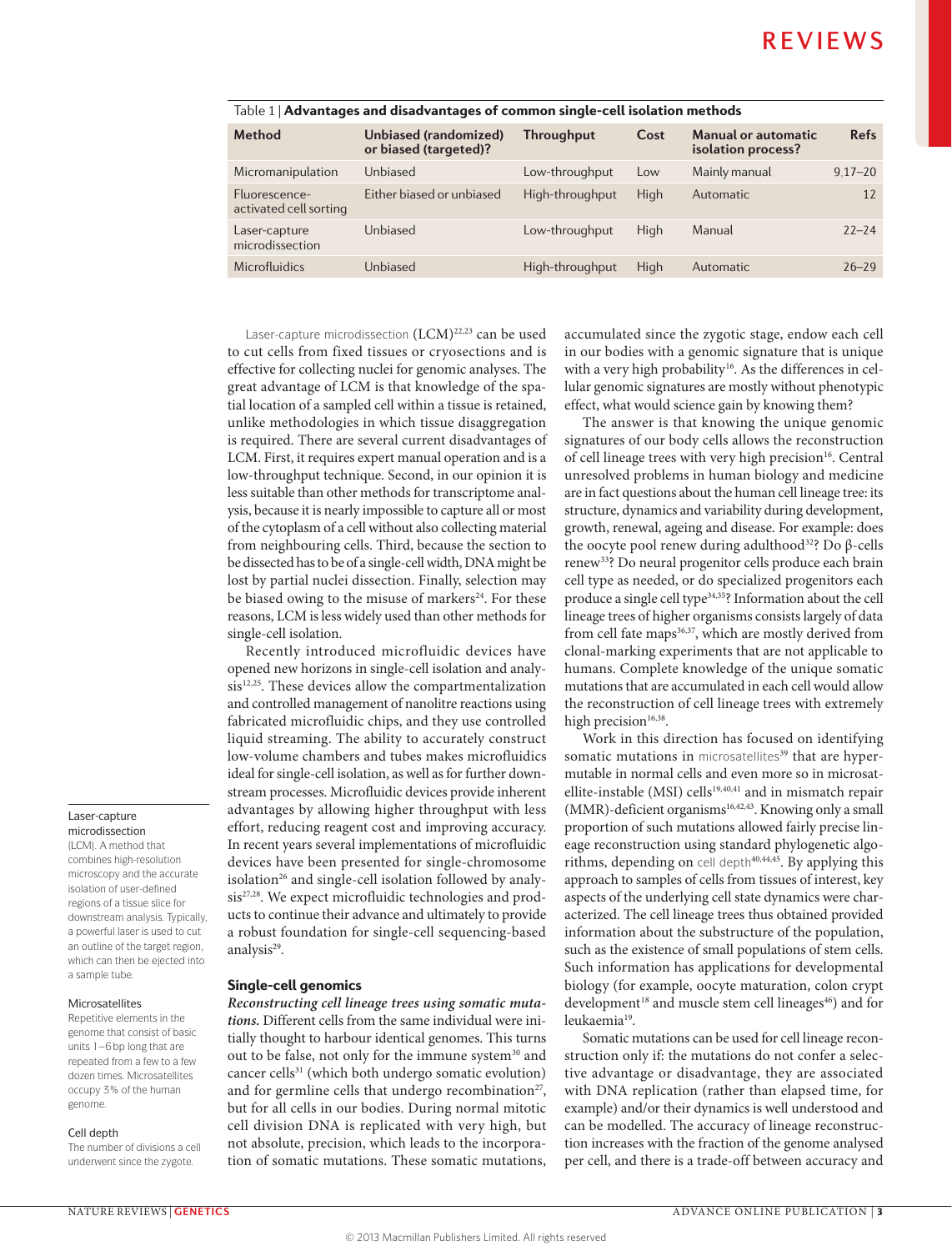### Box 1 | Whole-organism science: the *Caenorhabditis elegans* benchmark and the principle of biological uncertainty

*Caenorhabditis elegans* is the best-studied multicellular organism and hence offers a benchmark for the systematic and integrative study of organismal biology at the molecular, cellular, organ and organismal levels, which we refer to as 'whole-organism science'. The scaffold on which the comprehensive knowledge of *C. elegans* biology is structured is its cell lineage tree<sup>131,132</sup>, a fragment of which is shown in the figure. The structure of the tree shows the lineage relationships among all the organism's cells, past and present; the labels give the identities and types of organismal cells, and the length of tree edges represent the timing of cell division and death events. Additional knowledge that is not shown in the tree is the location within the organism of each cell. New knowledge is constantly being added to this scaffold (for example, the transcriptome of each organismal cell<sup>99</sup>).

Whereas the development of *C. elegans* is deemed to be deterministic, higher organisms exhibit great variability during development, renewal, ageing and disease, which is caused by genetic and environmental differences. Owing to this variability, we postulate that whole-organism science of higher organisms must deal with a 'biological uncertainty principle'. Heisenberg's uncertainty principle states that it is impossible to measure accurately and simultaneously the position and momentum of an elementary particle. Similarly, in general it is not possible to measure accurately and simultaneously the 'cellular position' (for example, the genomic, transcriptomic, epigenomic and proteomic state of a cell) and the 'cellular momentum' (for example, the next differentiation, division or degradation event of a cell) for individual cells in an organism. In order to know accurately the state of a cell, one must destroy it and analyse its content, thereby eliminating cellular momentum. Alternatively, to observe cellular momentum, one cannot interfere with the behaviour of the cell and hence must compromise on precisely knowing the state of the cell. For example, using fluorescent reporters that are minimally invasive, limited information can be obtained on both the state and momentum of single cells<sup>133-135</sup>. The use of external markers may still have an effect on the cell, and currently their use is limited to measuring a small number of parameters and is not applicable to humans. In non-deterministic higher organisms the structure of the cell lineage tree may be affected by nature (the genome), or nurture (the environment), as well as stochastic events such as cancerous mutations. Integrated single-cell analysis providing knowledge of the genome, epigenome, transcriptome and proteome of each sampled cell can be used to reconstruct detailed lineage trees of the sampled cells and to infer the functional state of ancestor cells. Such inferred trees can be used to predict the next differentiation or division decision of a cell on the basis of its functional state, thus overcoming (to some extent) the limitations imposed by the biological uncertainty principle. The figure is reproduced, with permission, from <http://www.wormatlas.org/images/BYUFlineages.jpg> © (2013) WormAtlas.



analysed, the accuracy of its sequencing is crucial. One way to increase sequencing accuracy (up to a point) is by increasing the sequencing depth. Sequencing accuracy is decreased by the bias and infidelity introduced by the biochemical steps of preparing cellular DNA for sequencing, including whole-genome amplification (elaborated on below), library preparation and the sequencing process itself<sup>47</sup>. Trade-offs between cost and accuracy require fine-tuning these parameters (for example, carrying out additional sequencing runs using fewer cells per run or increasing the number of analysed loci).

cost per cell. Given a fixed fraction of the genome to be

A disadvantage of cell lineage reconstruction using somatic mutations is that it cannot provide, by itself, information on the state of inferred ancestor cells. It can show the depth of sampled cells and the lineage relationships among them, but not the type of the ancestor cells that are represented by internal nodes in the reconstructed cell lineage tree. In particular, the results of 'time-lapse' experiments — in which different tissue samples of the same or different organisms are analysed at different organism ages — cannot be superimposed on the same cell lineage tree, as has been done for *Caenorhabditis elegans* (BOX 1), and labels of internal nodes of a cell lineage tree can only be approximated from the properties of the sampled cells, namely the leaves of the tree. Labelling the leaves and internal nodes of the reconstructed cell lineage tree with cell type and state information requires further single-cell epigenomic and transcriptomic analyses, as explained below.

**Nature Reviews** | **Genetics**

*Cell lineage reconstruction of cancer will elucidate its development.* Cancer patients typically do not die from the effects of the primary tumour but from those of its metastases. Yet, despite decades of research, the key question of where metastases originate from has not been fully answered<sup>48</sup> (FIG. 2). For example, can metastases originate from any tumour cell or only from a distinct tumour subclone (for example, circulating tumour cells<sup>49</sup>)? In the latter case, are these subclones created early or late in the development of the tumour<sup>23,50</sup>? Alternatively, perhaps metastases and the primary tumour are both independent descendants of cancer stem cells<sup>51,52</sup>. Or maybe metastases are formed

#### Sequencing depth

The total amount of raw sequence mapped to a reference genome, divided by the length of the genome.

#### Whole-genome amplification

(WGA). Refers to methods that are used to amplify the genomic DNA of single cells to increase the number of copies of DNA for downstream processing.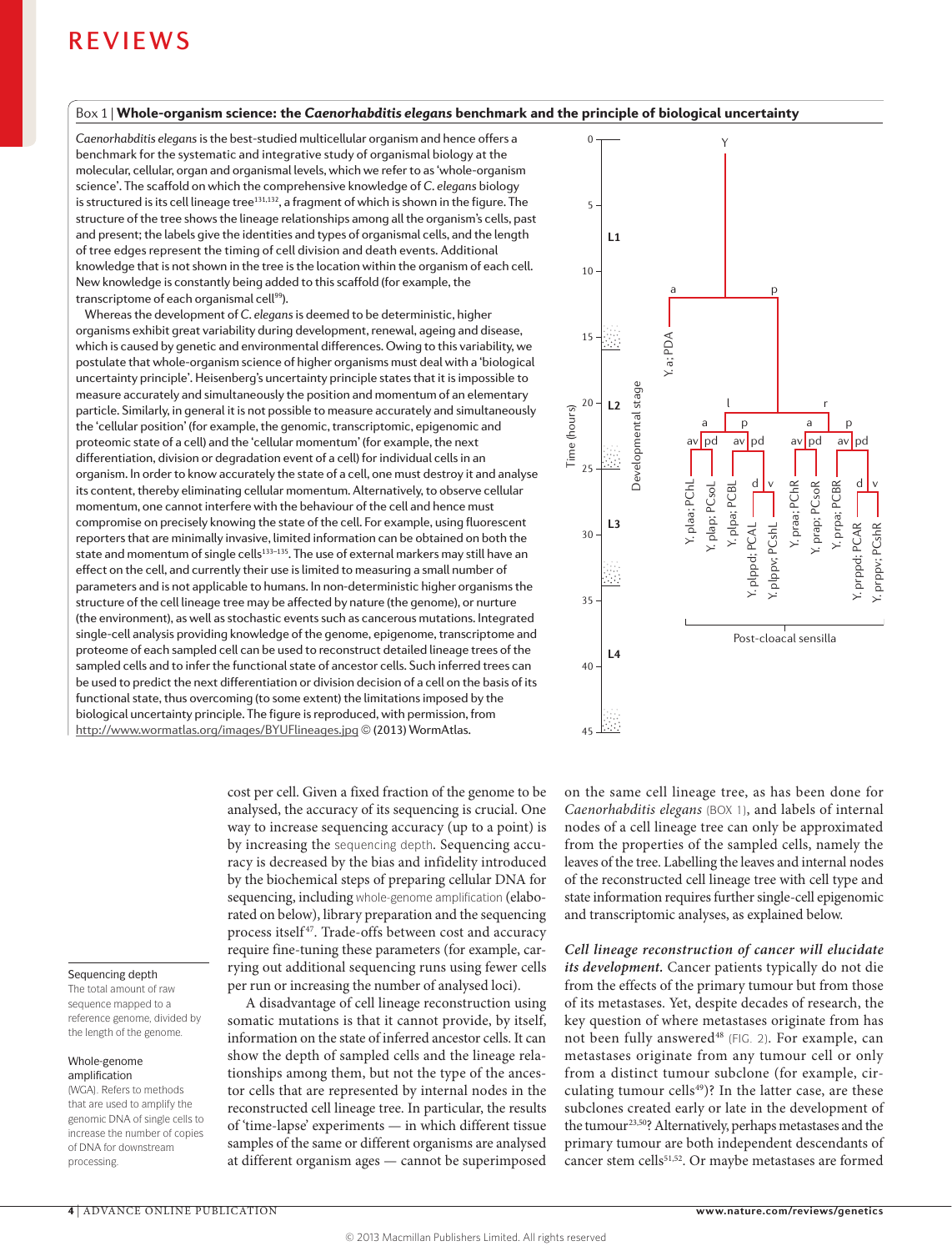



through the fusion of primary tumour cells and normal mobile cells such as macrophages<sup>53,54</sup>. As another example, consider the origin of cancer relapse after chemotherapy. Is this caused by ordinary tumour cells escaping chemotherapy stochastically, or by a distinct subpopulation of infrequently dividing cancer-initiating cells that escape chemotherapy owing to their slow division rate? The answers to these questions are encoded in the patient's cancer cell lineage tree<sup>19,55</sup>. Understanding the emergence and distribution of driver mutations in the context of the cancer cell lineage tree is also of prime importance<sup>56</sup>.

Early experiments analysed a few key markers in each individual cell. In one recent example, heterogeneity and tumour origin in acute lymphoblastic leukaemia were studied by assaying the occurrence of up to eight chromosomal aberrations and their combinations in single cells using fluorescence *in situ* hybridization (FISH). This allowed an analysis of subclonal architecture during cancer progression<sup>57</sup>. More recently, sequencing of hundreds of single nuclei was used to generate approximated copy-number profiles for individual breast cancer cells<sup>8,58</sup>, thus allowing the reconstruction of tumour population structure and evolutionary history. In another study<sup>59</sup>, whole-exome single-cell sequencing in a patient with myeloproliferative neoplasm was carried out to reconstruct tumour ancestries and to identify candidate driver mutations. In a final example, single-cell DNA templates were extracted following clonal expansion and were sequenced<sup>60</sup> (a method that is discussed below) to study the lineage of normal cells and to determine the earliest precancerous mutations that ultimately led to the development of the tumour.

Bulk sequence analysis methods are practical and efficient predecessors to single-cell studies. They can be used to extract efficiently distributions of markers of interest (for example, somatic mutations) from a large number of cells. Recent bulk studies have used a two-tier design of low-depth, whole-genome sequencing combined with deep sequencing of loci underlying putative driver carcinogenic events. The approach can quantify the frequencies of genetic and epigenetic variants *in vitro*38 or *in vivo*; for example, it can be used to estimate tumour cellular dynamics such as mutation penetrance, to construct models that distinguish driver and passenger mutational events and to reconstruct tumour ancestries using coalescent models<sup>23,61-63</sup>.

Lineage tracing using NGS of somatic mutations has been demonstrated *in vivo* for bulk cell populations but not for single cells. Bulk methods do not provide accurate information on how different combinations of mutations or aberrations emerge, and precise answers to such questions await single-cell lineage analysis of cancer.

*The road to single-cell genomics.* Although sequencing the DNA of a cell population is now straightforward<sup>61</sup>, sequencing DNA from single cells is still a challenge. Historically, the cost of sequencing multiple individual cells at adequate depth for genetic profiling was prohibitively high, and despite the remarkable recent increase in throughput, the sequencing cost is still a hurdle to large-scale single-cell genomics, transcriptomics and epigenomics. The current prevailing DNA sequencing approach combines WGA with the preparation of amplified, nanogram-sized DNA libraries. WGA can be achieved through multiple variants of PCR-based amplification<sup>8,58,64-66</sup> or isothermal amplification using multiple-displacement amplification<sup>16,27,56,59,67</sup>. Demand for unbiased single-cell DNA amplification has inspired the development of new techniques for WGA. These include the multiple-annealing and looping-based amplification cycles (MALBAC) method<sup>9,68</sup> and single-cell-specific WGA kits such as the single-cell RepliG kit, by Qiagen. Performance of the available methods varies between applications, and a comprehensive side-by-side comparison of the different methods is still much needed<sup>14,69</sup>. In this article we do not provide a comprehensive summary of all the available techniques. For a recent review summarizing WGA methods see REF. 14.

A high-fidelity, low-bias method for genome amplification is especially crucial for single-cell DNA analysis because the initial copy number is one, unlike for DNA sequencing from bulk cell populations or even for singlecell RNA analysis. Low-fidelity amplification can produce non-representative and biased sequencing results, which in turn may lead to incorrect single-nucleotide polymorphism calls (SNP calls), uneven sequencing coverage and

### Clonal expansion

A method to retrieve representative DNA from a single cell following its proliferation. A single cell is isolated, cultured *ex vivo*, and allowed to divide several times. DNA is isolated from the bulk cell population using standard DNA extraction techniques that do not involve amplification.

#### Single-nucleotide polymorphism calls

(SNP calls). Following sequencing read assembly, this is the identification of single nucleotides that are different from the nucleotide at the same position in a specific reference genome. This process requires highquality sequencing and adequate sequencing depth for statistical significance.

#### Sequencing coverage

In a sequencing experiment, the number of reads covering a specific nucleotide position is the coverage of that position. Increasing read depth leads to increasing coverage, and to increasing accuracy of the base calls.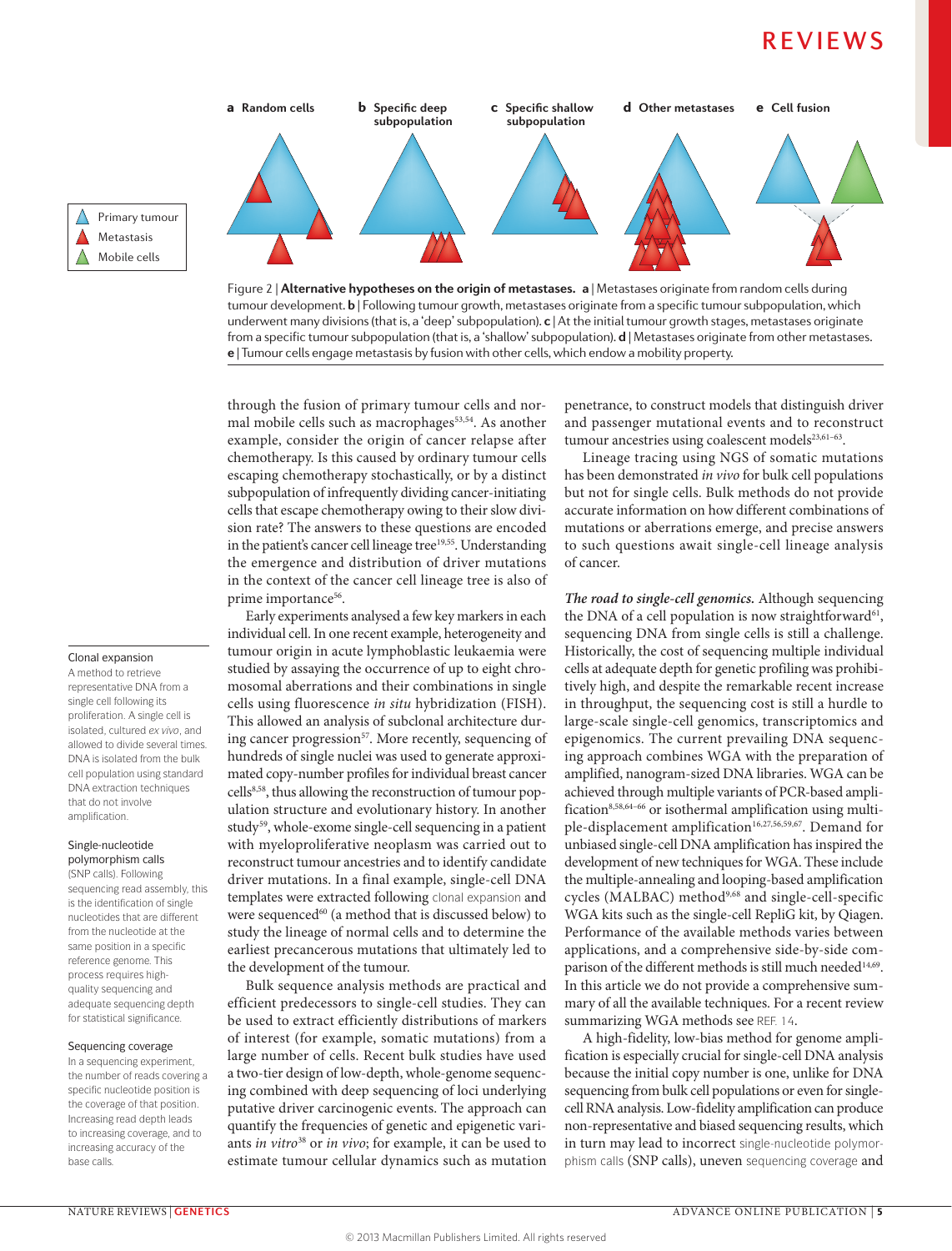### Box 2 | How many individual cells are needed for quantitative transcriptomic analysis?

In a standard bulk RNA sequencing (RNA-seq) experiment, precision is limited only by sequencing depth. Typically, ten million reads are generated, and a threshold of 50 reads per kb per million reads (RPKM) is considered adequate to call a gene as expressed. For a gene that is 1kb long, this corresponds to 500 reads, thus leading to a minimum coefficient of variation (CV; which is equal to the standard deviation divided by the mean) of 4%, as given by the Poisson distribution. In a fairly typical single mammalian cell containing 200,000 mRNA molecules, 50RPKM corresponds to about ten mRNA molecules. Again, assuming a Poisson distribution across cells, the expected CV is 32%, but this can be reduced by pooling data from many cells. How many cells are needed to reduce this error to that of the bulk experiment? The answer is 50, because the pooled data from 50 cells will contain 500 mRNA molecules. These are ideal numbers, and in practice more cells will be required. For example, if the efficiency of converting mRNA to cDNA is only 10% (which is not an unrealistic assumption), then tenfold more cells will be required. Similarly, when additional noise is introduced (for example, by PCR amplification) the number of cells required will increase correspondingly. Furthermore, if the sample is heterogeneous, then enough cells must be analysed so that all representative cell types are observed. Finally, all these estimates assume that the single-cell measurements are accurate, as systematic inaccuracies (for example, due to amplification bias) will not be cured by collecting more cells.

Although necessarily simplistic, these 'back-of-the-envelope' calculations suggest that hundreds or thousands of single cells will need to be analysed to answer targeted questions in single tissues. For a whole-organism view, at least millions of cells will need to be analysed (that is, thousands of cells in thousands of tissues and time points), which is a feat that will require miniaturization, automation and further reductions in the cost of DNA sequencing.

missing loci (termed locus-dropout or allele-dropout). Such biases have less effect when sequencing bulk cell populations or even WGA products from a few hundred cells<sup>14</sup>.

An alternative single-cell DNA extraction technique uses clonal expansion<sup>60,70</sup>. However, this method suffers from several drawbacks. First, the efficiency of the proliferation of a single cell *ex vivo* is dependent on the cell type, cell stress that occurs post-isolation and the availability of suitable conditioned growth media71. Second, cell death or decomposition prevents culturing <sup>8</sup> . Third, this approach is contaminationprone, laborious and more time consuming than singlecell WGA procedures, especially when a large number of cells need to be cultured and their DNA extracted independently. Finally, mutations are introduced during this procedure, especially in MMR-deficient cells. When single-cell WGA techniques mature, it will be valuable to compare them comprehensively with clonal expansion for reproducibility and for artefacts caused by polymerase bias. Nevertheless, as previously explained, subsequent biochemical steps following clonal expansion can also cause artefacts, even more than the single-cell WGA itself $32$ .

Single-molecule sequencing methods (often referred to as third-generation sequencing technologies) $72-75$ eliminate the amplification step before sequencing. As such, they eliminate amplification bias and hold great promise for single-cell sequencing. Yet, these technologies currently suffer from high error rates, low-throughput and low sequencing efficiency, owing to slow and non-robust detection<sup>74,75</sup>.

For some applications, analysing the entire genome (or transcriptome) is not essential, and targeting a genomic subset using genomic enrichment methods may allow higher sensitivity and lower per-sample cost. For example, genomic subsets can include exomes<sup>76,77</sup> or specific mutations in genes of interest<sup>78-81</sup>. Highthroughput sequencing has the combined advantages of both high-throughput analysis and sample multiplexing using DNA barcodes in a single sequencing run, which makes it ideal for large-scale analysis of multiple single cells (BOX 2; TABLE 2). Genomic enrichment was initially approached through PCR amplification of a few to a hundred amplicons, and single-cell isolation followed by PCR is a current practical alternative to whole-genome sequencing due to technological advancements in this field<sup>80,81</sup>. Specifically, the ability to cost-effectively synthesize thousands of custom-designed oligonucleotides enabled the development of more-powerful genome enrichment techniques based on the hybridization of target material to oligonucleotide probes and subsequent processing (namely selective circularization methods<sup>82,83</sup> and hybridization-based capture methods $56,59,62,84$ ). These methods allow cost-efficient targeted DNA enrichment and high-throughput NGS library preparation. Further development of the sensitivity and throughput of these techniques will probably make these methods more common in single-cell genomics, as an interim step to whole-genome sequencing or as a long-term companion to such a capability.

#### Single-cell transcriptomics

*The molecular state of cell populations.* Given a heterogeneous cell population, measurement of the mean values of key factors, such as the genotype, RNA output or epigenetic state of a locus of interest, provide only a partial characterization of the state of the system. Unfortunately, most of the methods that are used for quantifying the molecular state of a cell population, from transcriptional profiling to proteomics, are based on estimating mean behaviours in ensembles of millions of cells by averaging the signal of individual cells. For example, it is impossible to determine the cell-to-cell variation of gene expression based on microarray or RNA sequencing (RNA-seq) data, or to determine whether intermediate levels of a signalling protein are a consequence of a bimodal or uniform intrapopulation distribution based on standard proteomics. Going beyond mean-based characterization of

Amplicons DNA products of PCR amplifications.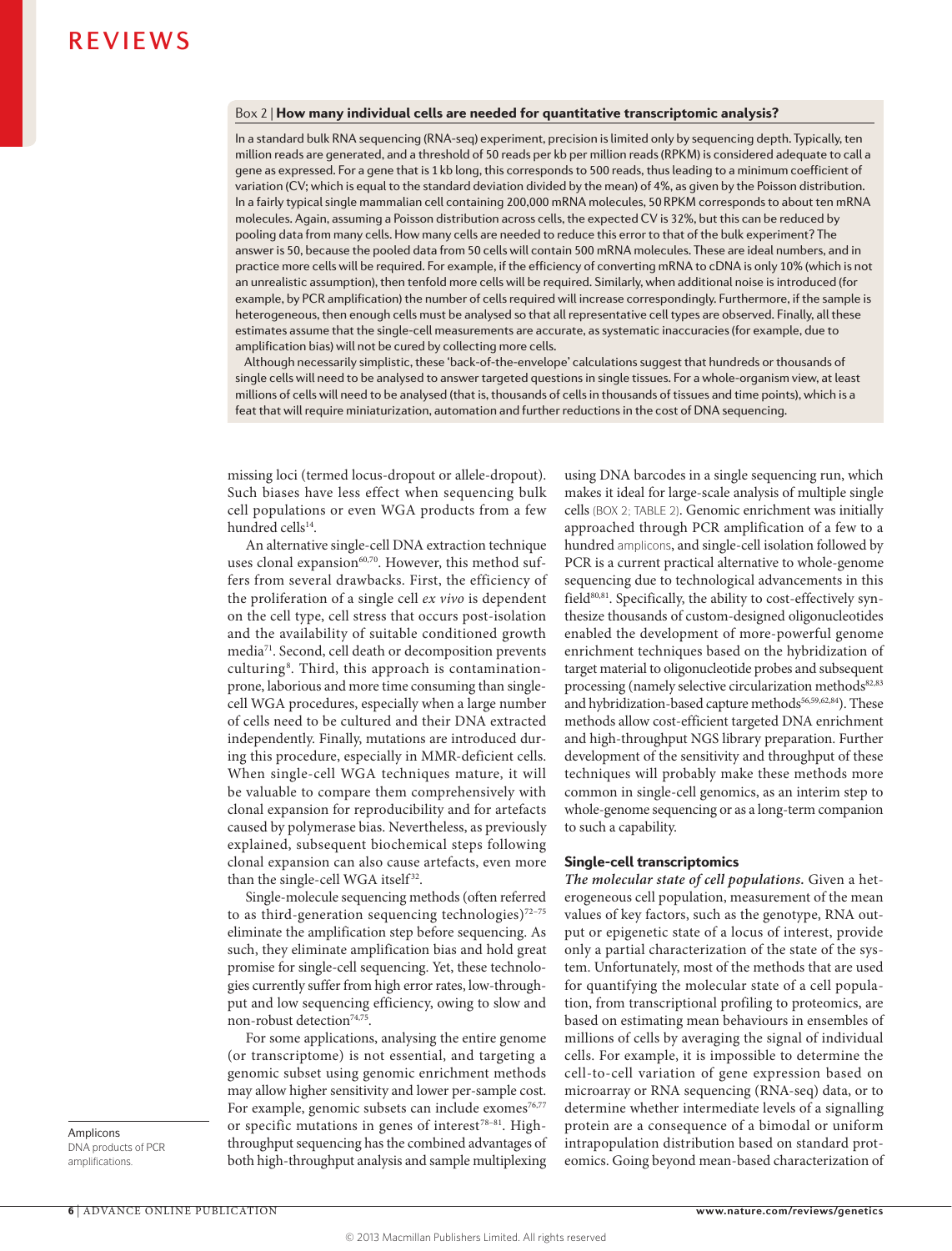|                                                    | <b>Experimental approach</b>                              |                                            |                                                      |                                                 |                                                                                 |                                                                                                           |  |
|----------------------------------------------------|-----------------------------------------------------------|--------------------------------------------|------------------------------------------------------|-------------------------------------------------|---------------------------------------------------------------------------------|-----------------------------------------------------------------------------------------------------------|--|
|                                                    | <b>Bulk average</b>                                       | <b>Tagged</b><br>libraries                 | Multi-<br>dimensional<br>cell sorting                | Deep<br>sequencing of<br>bulk samples           | <b>Small samples</b><br>of single cells                                         | Large samples of<br>single cells                                                                          |  |
| Number of cells                                    | <b>Millions</b>                                           | Hundreds per<br>marker                     | <b>Millions</b>                                      | <b>Millions</b>                                 | Tens to hundreds                                                                | Thousands to tens of<br>thousands                                                                         |  |
| <b>Molecular markers</b>                           | Any                                                       | RNA or tagged<br>proteins                  | Surface markers<br>or signalling<br>molecules        | <b>Genetics or DNA</b><br>methylation           | RNA, genetics or<br>DNA methylation                                             | RNA, genetics or DNA<br>methylation                                                                       |  |
| <b>Typical costs</b>                               | Low                                                       | High setup cost<br>but subsequently<br>low | High                                                 | Low to medium                                   | Medium.<br>depending on<br>the sequencing<br>component                          | High, depending<br>on the sequencing<br>component, but low<br>per-cell cost if samples<br>are multiplexed |  |
| Mean?                                              | Global                                                    | For markers<br>(thousands)                 | For markers (<50)                                    | Yes                                             | Yes                                                                             | Yes                                                                                                       |  |
| Variance?                                          | <b>No</b>                                                 | For markers<br>(thousands)                 | For markers (<50)                                    | <b>No</b>                                       | Yes (of limited<br>accuracy)                                                    | Yes                                                                                                       |  |
| <b>Pairwise</b><br>covariance?                     | <b>No</b>                                                 | No                                         | For profiled<br>markers $(<50)$                      | Only linked<br>marks                            | Yes (of limited<br>accuracy)                                                    | Yes                                                                                                       |  |
| Complex<br>correlations and/or<br>causal networks? | <b>No</b>                                                 | <b>No</b>                                  | Among profiled<br>markers $(<50)$                    | <b>No</b>                                       | <b>No</b>                                                                       | Possibly                                                                                                  |  |
| Subpopulation<br>structure?                        | <b>No</b>                                                 | No                                         | Excellent, but<br>only if markers<br>are appropriate | model-based<br>(for example,<br>carcinogenesis) | Good, but only for<br>subpopulations<br>with significant<br>$(>10\%)$ frequency | <b>Fxcellent</b>                                                                                          |  |
| Cell lineage tree?                                 | No (averaged to<br>most-recent common<br>ancestor (MRCA)) | No (averaged to<br>MRCA)                   | No (averaged to<br>MRCA)                             | No (averaged to<br>MRCA)                        | Yes                                                                             | Yes                                                                                                       |  |

### Table 2 | Current trade-offs in sampling heterogeneous cell populations

cell populations requires balancing the number of sampled cells and the completeness of functional coverage on varying scales (TABLE 2).

*Applications of single-cell transcriptomics.* One major application for single-cell transcriptomics is in the analysis of rare cell types. For example, circulating tumour cells can be obtained from patient blood, but typically only a few cells are isolated per blood sample and these will often be contaminated by a larger number of normal cells. Single-cell RNA-seq could be used to differentiate between these cell types and simultaneously to obtain expression data from the tumour. Similarly, the early human embryo by definition contains only rare cell types, which exist only transiently. Key questions about early development could be addressed using transcriptomics. In this context, transcriptomics has the advantage of being able to use sequence polymorphisms (for example, SNPs) to distinguish transcripts that are derived from each of the two parental genomes. Another area that will benefit immensely from singlecell transcriptomics is the study of adult stem cells, which are often rare, sometimes exist only transiently, and can be intermingled with other cell types. However, by using single-cell RNA-seq, each cell type can be extensively sampled simply by taking unbiased samples of cells from the tissue.

Individual cells differ greatly in their size, morphology, developmental origin and functional properties. Yet, our current level of understanding of cell types, their origin, evolution and diversity is embarrassingly poor, despite progress in some specific cases<sup>85,86</sup>. Furthermore, there is no general agreement on the number of cell types in a mammalian body. In fact, there is no agreement on what defines a cell type, and finding such a definition must surely be one of the most important goals as we embark on large-scale single-cell transcriptome analysis. As a starting point, we suggest that cell types can be provisionally identified as cells for which global transcriptional states are similar. Just how similar, and just which parts of the transcriptome are relevant, will be crucial questions for the future. But this provisional concept of cell type leads immediately to an unbiased method of celltype discovery (FIG. 3): collect a large, unbiased sample of cells from the tissue of interest, generate transcriptomes for each cell and use computational methods to find sets of similar cells. Established clustering and dimension-reduction methods — such as K-means, affinity propagation and hierarchical clustering, and principal component analysis — will be useful starting points87. Because some laboratories are already analysing hundreds or thousands of single-cell transcriptomes, we anticipate that the time will soon be ripe to embark on large-scale, whole-body cell-type discovery and characterization.

A further area of application for single-cell transcriptomics is the characterization of transcriptional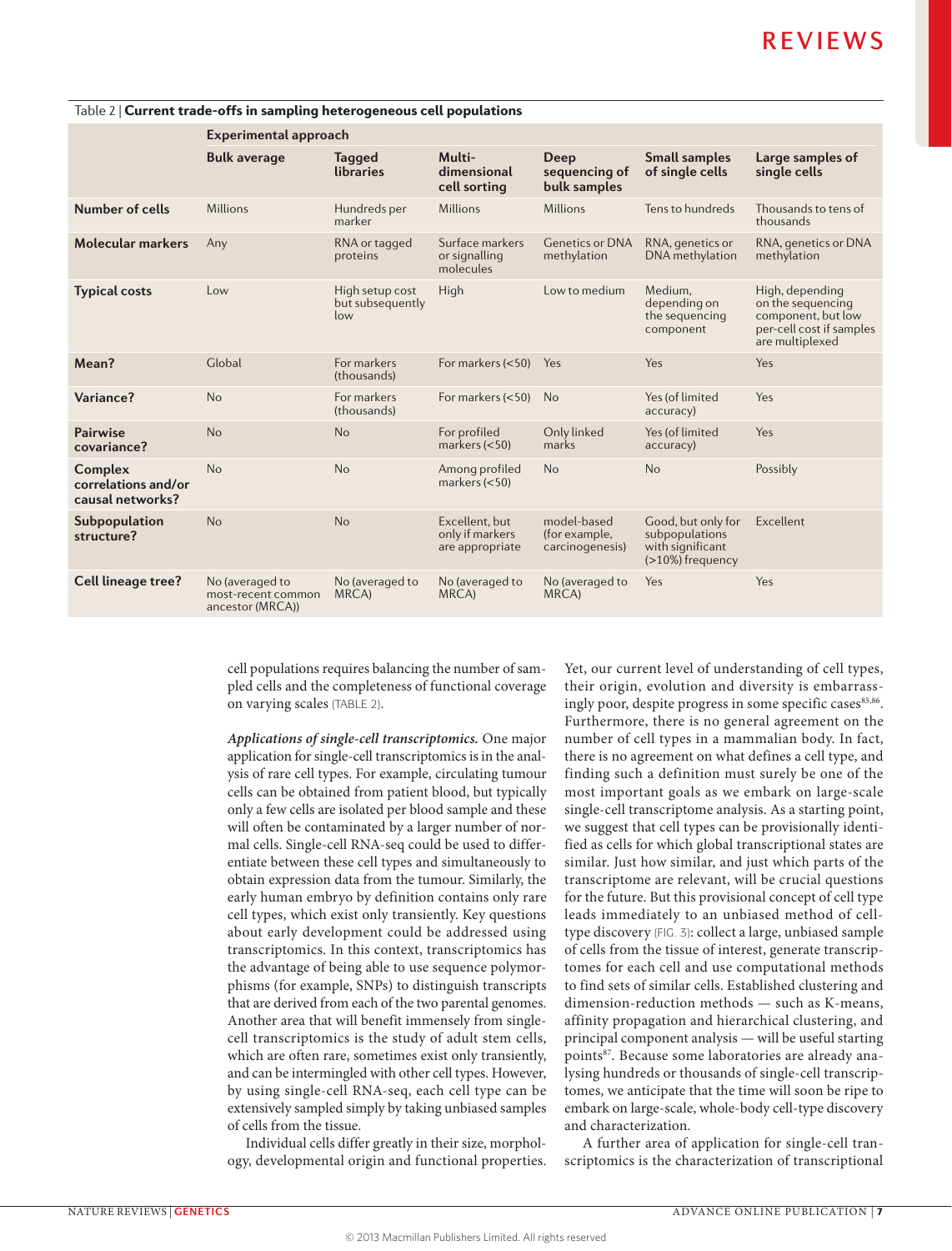

Figure 3 | **Cell-type discovery by unbiased sampling and transcriptome profiling of single cells. a** | A sample of cells is taken from the tissue of interest, with the aim of obtaining a representative sample of the types of cells that are present in the tissue. **b** | Each cell is profiled using single-cell RNA sequencing (RNA-seq). **c** | Subsequently, the resulting expression profiles are clustered. The result is a map of 'cell space', in which similar cells are grouped close to each other. The strategy is shown here in cartoon form, but in practice it will be necessary to collect and analyse thousands of cells in each tissue (that is, millions of cells overall) to make a comprehensive cell space map of a whole organism.

fluctuations. Dynamic changes in RNA content are associated with cyclic processes, such as the cell cycle in dividing cells and circadian rhythms. Other fluctuations are stochastic and reflect the fact that transcription is a discrete process composed of many probabilistic steps. Further heterogeneity is introduced by uneven partitioning of the cellular content at cell division (for example, REF. 88). Direct transcriptome analysis of large numbers of single cells should open up the study of oscillatory and stochastic regulatory processes in unperturbed cell populations. In a population of putatively identical cells, sets of co-regulated genes can be identified. Each set must be part of a functional process, such as an oscillator or a stochastic process. For example, genes that share a common upstream regulator would presumably show correlated expression. At present, the number of single cells that must be analysed in order to discover covariant genes is unknown, and finding first estimates of these numbers will be a key task in the near future. There is also evidence that transcription is subjected to strong intrinsic fluctuations<sup>89,90</sup>. Models to explain this intrinsic noise lead to predictions about the shape of the mRNA copy-number distribution, which can be tested against experimentally measured distributions<sup>89</sup>. Such tests cannot be carried out using bulk measurements, which do not give any information about the variance or any higher moments. Nonetheless, single-cell transcriptome analysis provides only a snapshot in time, and it will remain important to complement this view with dynamic, long-term measurements by, for example, time-lapse microscopy<sup>91</sup>.

*The road to single-cell transcriptomics.* Despite advances in single-molecule  $DNA^{72-74}$  and  $RNA^{92}$  sequencing, it is not yet possible to sequence RNA directly from single cells. Currently, RNA needs to be converted to cDNA and amplified, and this must be achieved with minimal losses and without introducing too much quantitative bias.

There are several sources of noise in a single-cell transcriptome experiment. There are biological fluctuations, both global (that is, affecting the total amount of RNA in the cell) and local (for example due to co-regulation or large-scale chromatin modifications). There is also technical noise, for example due to pipetting errors, temperature differences, differences in sequencing depth, PCR amplification bias and differences in reverse transcription efficiency. It is important to realize that single-cell transcriptome analysis is also a single-molecule analysis, because many genes are expressed at only a few mRNA molecules per cell. Amplification from small numbers of molecules is subject to the Monte Carlo effect, in which stochastic events in the first few cycles of PCR are amplified exponentially, causing large quantitative errors.

The ultimate goal of quantitative single-cell transcriptome analysis must be to count every RNA molecule in the cell exactly, resulting in near-zero technical error. This is required, for example, if we are to use the shape of mRNA count distributions to infer the kinetics of transcription. Accurate molecule counting is in fact possible by using unique labels for molecules<sup>93-97</sup>. After amplification and deep sequencing, each original molecule can be identified. As long as the sample is sequenced deeply enough, so that each molecular label is observed at least once, differences in amplification efficiency do not matter. Although the use of unique molecular labels has until now been used only for bulk samples, it is a key advance that will probably enable a more quantitative analysis of single-cell transcriptomes.

Another source of error is losses, which can be severe. The detection limit of published protocols is 5–10molecules of mRNA. If, as seems likely, the limit of detection is primarily determined by losses during sample preparation, this would indicate that 80–90% of mRNA was lost. Or, to put it the other way around, a 90% loss leads to an approximately 50% chance of failing to detect a gene that is expressed at a level of seven mRNA molecules (from the binomial distribution). These losses are especially problematic in small cells, such as stem cells, in which the mRNA content is low to begin with. But even in larger cells, such losses introduce a severe quantitative error owing to the stochastic sampling of small numbers of molecules. For example, measuring 100 molecules with a 90% loss leads to  $10 \pm 3$  detected

## Higher moments

Measures of the shape of a statistical distribution beyond mean and variance, such as skewness and kurtosis.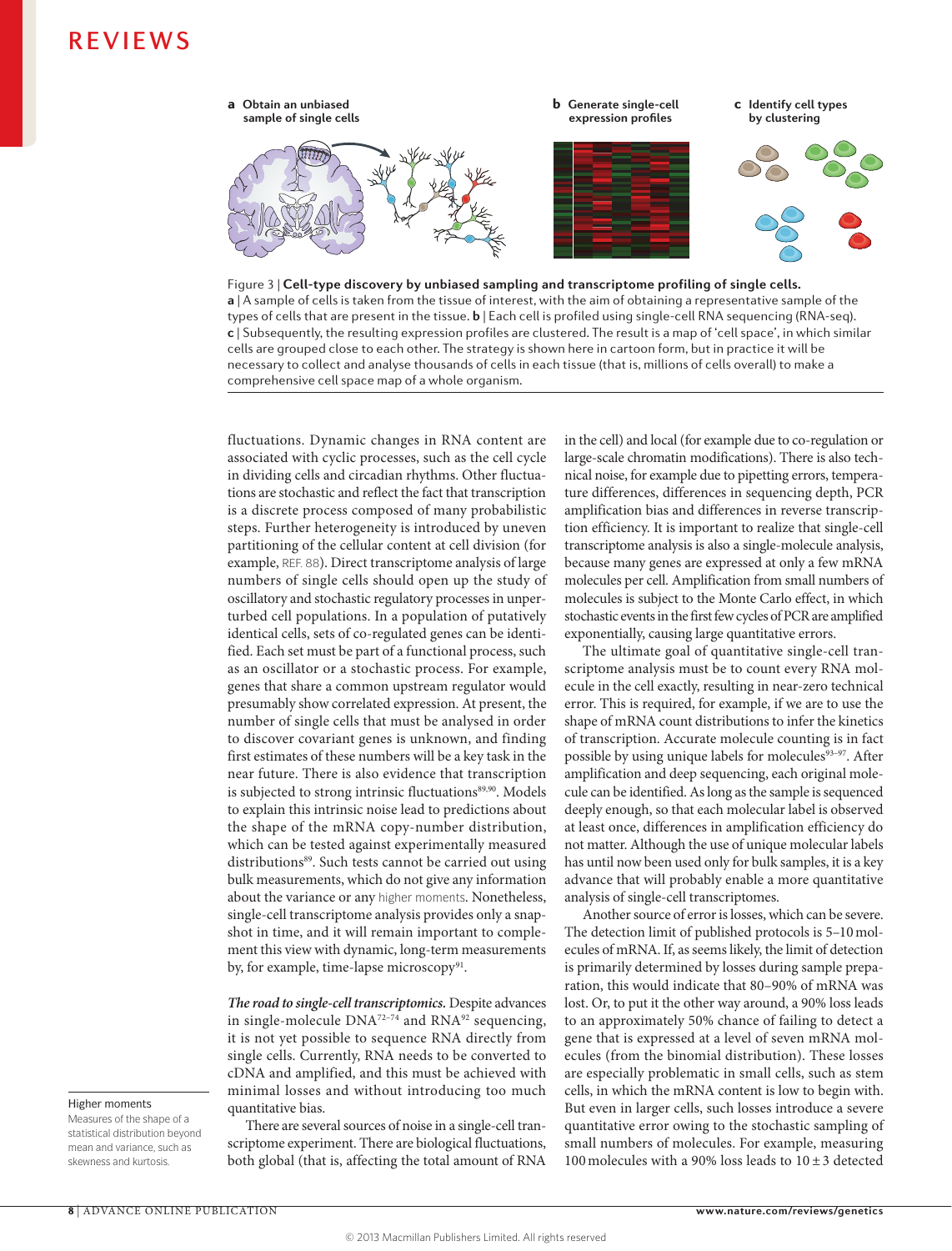| Table 3   Recently published single-cell RNA-seq methods |                        |                  |                         |                            |     |  |  |
|----------------------------------------------------------|------------------------|------------------|-------------------------|----------------------------|-----|--|--|
| <b>Method</b>                                            | Principle              | Strand-specific? | <b>Positional bias?</b> | <b>Early multiplexing?</b> | Ref |  |  |
| Tang et al.                                              | Homopolymer tailing    | No.              | Weakly 3'-biased        | N <sub>o</sub>             | 102 |  |  |
| <b>STRT</b>                                              | Template switching     | Yes              | 5'(TSS)                 | Yes                        | 104 |  |  |
| SMART-seq                                                | Template switching     | No               | Nearly full-length      | N <sub>o</sub>             | 11  |  |  |
| CEL-seg                                                  | In vitro transcription | Yes              | Strongly 3'-biased      | Yes                        | 99  |  |  |
| Quartz-seg                                               | Homopolymer tailing    | No.              | Weakly 3'-biased        | N <sub>o</sub>             | 144 |  |  |
|                                                          |                        |                  |                         |                            |     |  |  |

CEL–seq, cell expression by linear amplification and sequencing; SMART–seq, switching mechanism at the 5ʹ end of the RNA

template sequencing; STRT, single-cell tagged reverse transcription; TSS, transcription start site.

molecules, which means that the loss alone has introduced a 30% standard deviation. To mitigate the impact of technical noise, we suggest analysing large numbers of single cells (BOX 2).

The earliest single-cell transcriptomes were generated by *in vitro* transcription (IVT)<sup>98</sup>, and recently IVT was used to produce libraries for Illumina sequencing, in a method called cell expression by linear amplification and sequencing (CEL–seq)<sup>99</sup>. The main advantage of IVT is the linear amplification, which should in theory be less biased than exponential amplification methods such as PCR. A disadvantage is that the resulting library is biased towards the 3′ end of genes, and this bias can be difficult to control. By contrast, PCR-based protocols are capable of amplifying full-length cDNA.

A second approach is to add a homopolymer tail to the first-strand cDNA, which allows the cDNA strand to be amplified by PCR. An early example used deoxyguanosine-tailing followed by PCR<sup>100</sup>. Subsequently, this protocol was optimized<sup>101</sup> and adapted for sequencing102. Like IVT, homopolymer tailing is biased towards the 3ʹ end.

A third approach uses 'template switching'. Common reverse transcriptases of the Moloney murine leukaemia virus family tend to add a short tail of (preferentially) cytosines to the end of the first-strand cDNA. If a helper oligonucleotide, carrying a short GGG motif, is included in the reaction, it will anneal to the cytosine motif and the reverse transcriptase will switch template and copy the helper oligonucleotide sequence<sup>103</sup>. The result is that an arbitrary sequence can be introduced at the 5ʹ end (by tailing the reverse transcription primer) and at the 3ʹ end (by template switching) of the cDNA, thus allowing subsequent amplification by PCR. Additionally, template switching has a preference for 5ʹ-capped RNA, so that the resulting cDNA is enriched for full-length transcripts. This is also the main disadvantage, as template switching will occur only if reverse transcription successfully reaches the 5ʹ end of the mRNA; any partially reversetranscribed mRNA will fail to be amplified, which limits the total yield. Two alternative approaches have been published for processing the full-length cDNA: single-cell tagged reverse transcription (STRT)<sup>104</sup>, which isolates and sequences the 5ʹ end, corresponding to the transcription start site; and switching mechanism at the 5' end of the RNA template (SMART)-seq<sup>11</sup>, which fragments the cDNA and generates reads that cover the full length of each transcript.

Protocols also differ in when they introduce a barcode for multiplexing. The great advantage of already introducing barcodes at the first step is that many cells (for example, 96) can be processed together in one tube, reducing both cost and time by a considerable factor. However, no early-multiplexed protocols are currently capable of sequencing the full length of RNA, because barcodes are added only to one end of each cDNA molecule.

Several recently published protocols are compared in TABLE 3. The most important differences between them are shown, but it is also important to stress that the approaches have much in common: similar detection limits (5–10 molecules of mRNA), quantitative biases due to amplification, limitation to polyadenylated RNAs, and gene-specific biases due to GC content or secondary structure.

Through automation and the optimization of reagent consumption, the sample preparation costs of all of the published protocols are similar, and the overall cost is dominated by the cost of sequencing. For a typical mammalian cell that contains 200,000 mRNA molecules, and assuming tenfold oversampling, at least two million reads must be generated. The current minimal cost per cell, when sequencing at high-throughput on an Illumina HiSeq 2000 machine, will be approximately US\$10. However, sequencing costs continue to decrease exponentially, which should make it feasible, within five years, to analyse millions of single-cell transcriptomes.

#### Single-cell epigenomics and proteomics

Clearly, the genome and transcriptome of a cell capture only part of its state, and much of the function of the cell is determined by its epigenome and proteome, which add to the diversity of cells in a population. The epigenomic state of a cell includes epigenomic marks such as DNA methylation and histone methylation and acetylation, the structural and regulatory proteins bound to chromatin, the spatial interactions between enhancers and promoters forming transcriptional complexes, and the three-dimensional orientation of the chromosomes.

Bulk bisulphite sequencing provides information on the average DNA methylation states for groups of clustered CpG sites at a locus. Depletion of CpG methylation is associated with transcriptional activation, and may be a consequence of the binding of regulatory proteins. Bulk experiments can provide data on the distribution of methylation within cells or alleles<sup>105,106</sup>, or support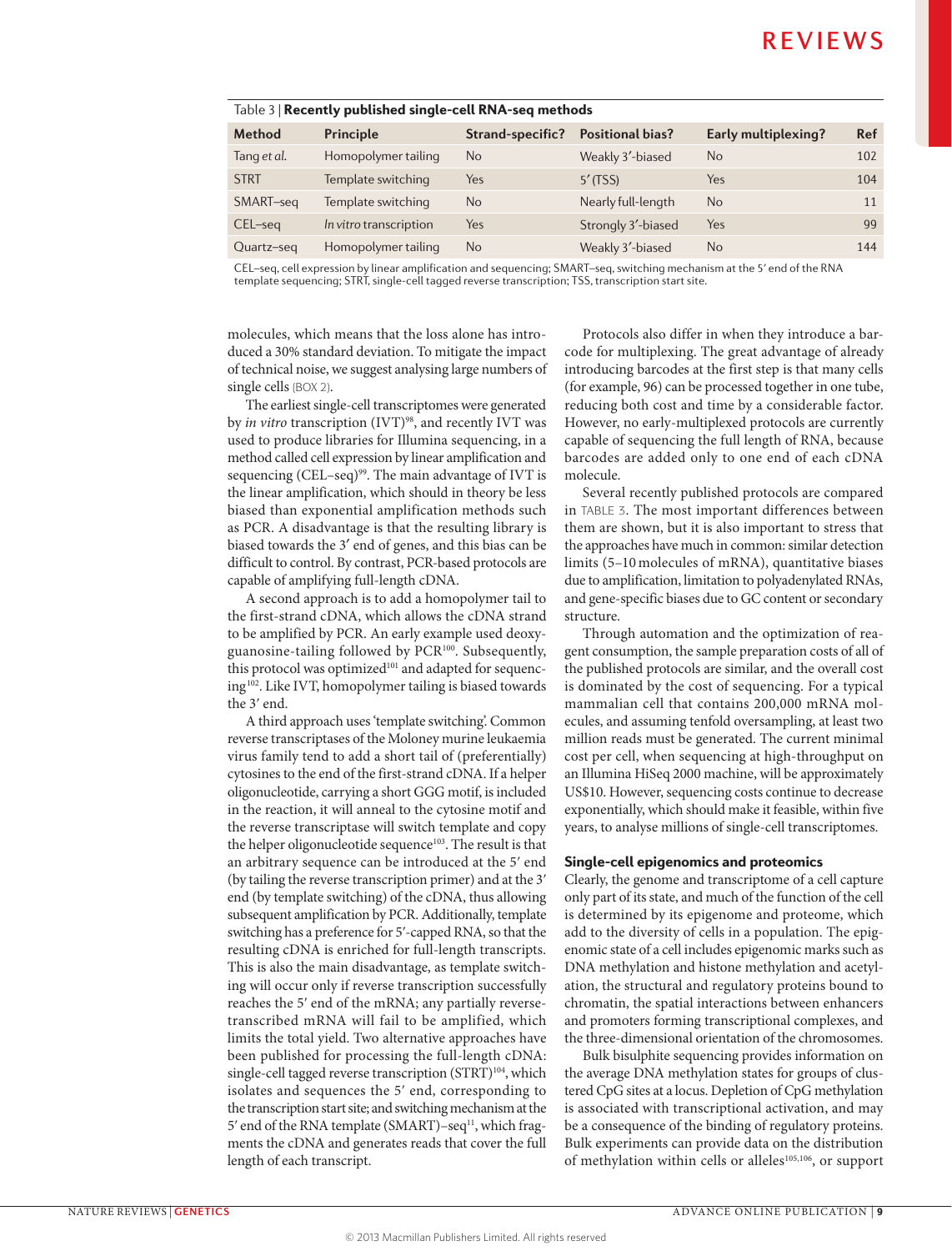models for the stochastic emergence of differential methylation<sup>107</sup>. However, in bulk experiments it is generally impossible to determine whether two methylated sites are actually present in an individual cell, unless the methylated sites are so close that they can be detected in a single sequencing read.

Chromatin immunoprecipitation followed by sequencing (ChIP–seq) is used to study protein–DNA interactions genome-wide<sup>108</sup>, as well as to generate genome-wide maps of histone modifications. ChIP–seq has been used to determine genome-wide patterns of transcription factor binding and their relationships to active transcription and epigenomic marks. Using chromosome conformation analysis and all its derivative methods (for example,  $3C^{109}$ ,  $4C^{110}$  and Hi-C<sup>111</sup>), it is also possible to measure the interaction between distal chromatin elements directly, thus revealing the large-scale chromosome organization within the nucleus, as well as the finer details of enhancer–promoter interactions at individual loci. Again, however, by using bulk experiments it is impossible to know if a complex chromatin conformation or a combination of bound transcription factors actually exists in an individual cell. For example, consider the analysis of a tumour sample. The observation that a transcription factor is bound to a promoter and that the corresponding gene is transcribed does not necessarily imply that these two events have occurred in the same cell. Instead, it is possible that one event occurred in the tumour and another in the infiltrating stromal cells. Combined measurements of epigenomic and transcriptomic states in single cells are required to settle the issue.

Broad applications of sequencing-based methods to single-cell epigenomics have yet to be reported. The challenges in extending epigenetics to the single-cell level are similar to those faced by single-cell transcriptomics: avoiding loss of material and minimizing quantitative bias. For this reason, widespread and largely binary marks such as DNA methylation and histone modifications should be relatively easy to detect in single cells. Indeed, proof-of-concept single-cell epigenetic analyses have already been demonstrated for both DNA methylation<sup>112,113</sup> and histone modification<sup>114</sup>. By contrast, ChIP–seq targeting transcription factors in single cells is a formidable challenge because of the small number of transcription factors that are present in any single cell, the low affinity for their target sequence and the often imperfect nature of antibodies.

Epigenetic markers were used on bulk cell populations to analyse the dynamics of colorectal cancer<sup>41,115,116</sup> and to construct lineage trees for colon crypt stem cells<sup>117-119</sup>.

Proteomic analysis methods include protein arrays<sup>120</sup>, FACS analysis<sup>121</sup>, co-immunoprecipitation<sup>122</sup>, pull-down assays<sup>123</sup> and mass spectrometry assays<sup>124</sup>, and they reveal different protein properties in a sample (for example, protein concentration or protein–protein interactions). Methods for DNA-based proteomic analysis have also been developed — for example, immuno-PCR<sup>125</sup> and proximity ligation assays<sup>126</sup> — and these were recently applied using NGS7,127. As in epigenomics, broad applications of sequencing-based methods to

single-cell proteomics have yet to be reported, although preliminary proof-of-concept studies have been published<sup>128,129</sup>.

### **Conclusions**

Single cells are the fundamental units of life. Therefore, single-cell analysis is not just one more step towards more-sensitive measurements, but is a decisive jump to a more-fundamental understanding of biology. Here we have described recent advances in sequencing-based single-cell analysis. These advances include sequencing the genomes and transcriptomes of single cells, and we predict that it will soon be possible to sequence fully all the nucleic acids in many thousands or even millions of cells. In addition, we have described how other cellular phenomena can be converted into a DNA-sequencebased readout. For example, epigenomic marks such as histone modifications can be converted into a DNA signal by ChIP–seq. Similarly, protein modifications and interactions can be converted to DNA by the proximity ligation assay.

The enormous and ever-increasing power of DNA sequencing means that many different cellular phenomena are likely to be convertible to a DNA readout. A fortuitous consequence of this convergence should allow integrated measurements of multiple modalities. The feasibility of such integration has been already demonstrated for genomic and transcriptomic analysis<sup>100</sup>, and simultaneous DNA, RNA and protein measurements in single cells can be used to quantitatively describe the central dogma of molecular biology<sup>130</sup>. Nonetheless, although single-cell analysis methods for single properties (such as only DNA or only RNA) are developing at a rapid pace, there is still a long road ahead for assaying multiple properties in single-cell integrated analyses. The biochemical differences between the cellular properties lead to variations in the methods that are needed to isolate them, and modifications of current isolation methods will be needed to develop a unified single-cell multi-property analysis protocol.

Such integrated single-cell genetic, epigenetic, transcriptional and proteomic sequencing-based analyses (FIG. 1), will allow modelling of the relationships among multiple molecular markers, unbiased identification of complex cell population structure, and characterization of direct, indirect and in some cases causal dependencies among factors. Development of complex single-cell genetic analysis methods may allow for a better understanding of these cellular properties and for redefining the concept of 'cell type'. The feasibility of such integration has been already demonstrated for genomic and transcriptomic analysis<sup>100</sup>.

Finally, the accumulation of mutations in single cells during development can be used to infer the lineage ancestry of each cell. Although cell-fate maps describe potential next states for cells in a particular state<sup>36</sup>, they do not capture precise lineage relationships. By contrast, cell lineage trees reconstructed using somatic mutations capture the lineage relationships among the sampled cells, but do not provide information on the state of ancestor cells. *C. elegans* is the first and highest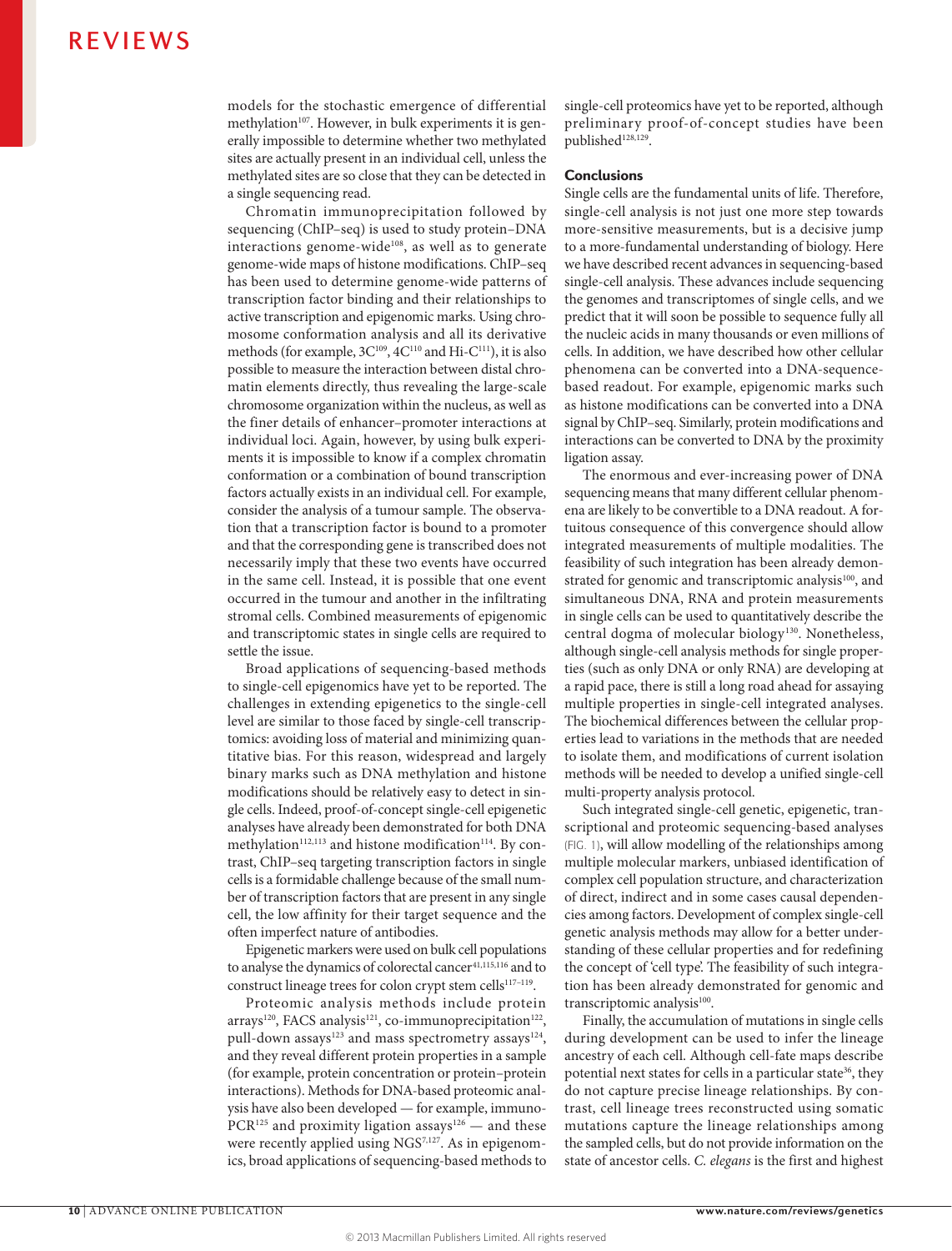organism with a known cell lineage tree that captures both its cell fate map and the lineage relationships among cells $^{131,132}$ . We anticipate that integrated singlecell analysis culminating from the wave of developments reviewed here will allow similarly powerful results for higher organisms such as mice and humans. If the states of the sampled cells — as determined by their transcriptomes and epigenomes, and perhaps further enhanced by their proteomes — that constitute the leaves of a reconstructed cell lineage tree, could be known with high precision, then additional assumptions about the states of ancestor cells represented by internal nodes in the tree can be formalized into a mathematical model. This would allow the reconstruction paradigm to be expanded to describe state dynamics and to integrate cell lineage trees with cell fate mapping.

Cell lineage trees of higher organisms harbour answers to many open questions in human biology and medicine, and have the potential to transform medicine towards personalized, rather than generalized, diagnosis and treatment. Almost a decade ago it was suggested<sup>16</sup> that advances in single-cell genomics may inspire the initiation of a "Human Cell Lineage Project," the aim of which would be to reconstruct an entire human cell lineage tree. We believe that the advances reviewed and anticipated here in single-cell sequencing-based technologies will bring us closer to achieving this goal and along the way will revolutionize whole-organism science.

- 1. Wetterstrand, K. *DNA Sequencing Costs: Data from the NHGRI Genome Sequencing Program* [online] <http://www.genome.gov/sequencingcosts>(2013).
- 2. Walker, T. M. *et al.* Whole-genome sequencing to delineate *Mycobacterium tuberculosis* outbreaks: a retrospective observational study. *Lancet Infect. Dis.*  **13**, 137–146 (2013).
- 3. Lander, E. *et al.* Initial sequencing and analysis of the human genome. *Nature* **409**, 860–921 (2001).
- 4. The 1000 Genomes Project Consortium. An integrated map of genetic variation from 1,092 human genomes. *Nature* **491**, 56–65 (2012).
- 5. Mortazavi, A., Williams, B. A., McCue, K., Schaeffer, L. & Wold, B. Mapping and quantifying mammalian transcriptomes by RNA-Seq. *Nature Methods* **5**, 621–628 (2008).
- 6. Gu, H. *et al.* Preparation of reduced representation bisulfite sequencing libraries for genome-scale DNA methylation profiling. *Nature Protoc.* **6**, 468–481  $(2011)$ .
- 7. Darmanis, S. *et al.* ProteinSeq: high-performance proteomic analyses by proximity ligation and next generation sequencing. *PLoS ONE* **6**, e25583 (2011).
- 8. Navin, N. *et al.* Tumour evolution inferred by singlecell sequencing. *Nature* **472**, 90–104 (2011).
- 9. Zong, C., Lu, S., Chapman, A. R. & Xie, X. S. Genome-wide detection of single-nucleotide and copy-number variations of a single human cell. *Science*  **338**, 1622–1626 (2012).
- 10. Kalisky, T., Blainey, P. & Quake, S. R. Genomic analysis at the single-cell level. *Annu. Rev. Genet.* **45**, 431–445 (2011).
- 11. Ramskold, D. *et al.* Full-length mRNA-Seq from singlecell levels of RNA and individual circulating tumor cells. *Nature Biotech.* **30**, 777–782 (2012). **This paper described the first single-cell RNA-seq method to achieve near full-length coverage of transcripts, and demonstrated transcriptome sequencing from single circulating tumour cells.**
- 12. Dalerba, P. *et al.* Single-cell dissection of transcriptional heterogeneity in human colon tumors. *Nature Biotech.* **29**, 1120–1127 (2011).
- 13. Cristofanilli, M. *et al.* Circulating tumor cells: a novel prognostic factor for newly diagnosed metastatic breast cancer. *J. Clin. Oncol.* **23**, 1420–1430 (2005).
- 14. Blainey, P. C. The future is now: single-cell genomics of bacteria and archaea. *FEMS Microbiol. Rev.* **37**, 407–427 (2013).

### **A review of single-cell genomics of microorganisms, including currently available WGA techniques.** Gundry, M., Li, W., Maqbool, S. B. & Vijg, J.

- Direct, genome-wide assessment of DNA mutations in single cells. *Nucleic Acids Res.* **40**, 2032–2040 (2012).
- 16. Frumkin, D., Wasserstrom, A., Kaplan, S., Feige, U. & Shapiro, E. Genomic variability within an organism exposes its cell lineage tree. *PLoS Computat. Biol.* **1**, 382–394 (2005).

**A conceptual and theoretical basis for organism cell lineage tree reconstruction using the genomic variability among organismal cells. It is also a preliminary proof-of-concept demonstration of reconstructing cell lineage trees using somatic mutations in a small panel of microsatellites.**

- 17. Kurimoto, K., Yabuta, Y., Ohinata, Y. & Saitou, M. Global single-cell cDNA amplification to provide a template for representative high-density oligonucleotide microarray analysis. *Nature Protoc.* **2**, 739–752 (2007).
- 18. Reizel, Y. *et al.* Colon stem cell and crypt dynamics exposed by cell lineage reconstruction*. Plos Genet.* **7**, e1002192 (2011).
- 19. Shlush, L. I. *et al.* Cell lineage analysis of acute leukemia relapse uncovers the role of replication-rate heterogeneity and miscrosatellite instability. *Blood*  **120**, 603–612 (2012).
- 20. Choi, J. H. *et al.* Development and optimization of a process for automated recovery of single cells identified by microengraving. *Biotechnol. Prog.* **26**, 888–895 (2010).
- 21. Zhang, H. & Liu, K. K. Optical tweezers for single cells. *J. R. Soc. Interface* **5**, 671–690 (2008).
- 22. Frumkin, D. *et al.* Amplification of multiple genomic loci from single cells isolated by laser micro-dissection of tissues. *BMC Biotechnol.* **8**,17 (2008).
- 23. Yachida, S. *et al.* Distant metastasis occurs late during the genetic evolution of pancreatic cancer. *Nature*  **467**, 1114–1117 (2010).
- 24. Bhattacherjee, V. *et al.* Laser capture microdissection of fluorescently labeled embryonic cranial neural crest cells. *Genesis* **39**, 58–64 (2004).
- 25. Guo, M. T., Rotem, A., Heyman, J. A. & Weitz, D. A. Droplet microfluidics for high-throughput biological assays. *Lab. Chip* **12**, 2146–2155 (2012).
- 26. Fan, H., Wang, J., Potanina, A. & Quake, S. Whole-genome molecular haplotyping of single cells*. Nature Biotech.* **29***,* 51*–*57 (2011).
- 27. Wang, J., Fan, H. C., Behr, B. & Quake, S. R. Genome-wide single-cell analysis of recombination activity and *de novo* mutation rates in human sperm. *Cell* **150**, 402–412 (2012).
- 28. White, A. *et al.* High-throughput microfluidic single-cell RT-qPCR. *Proc. Natl Acad. Sci. USA* **108**, 13999–14004 (2011).
- 29. Lecault, V., White, A. K., Singhal, A. & Hansen, C. L. Microfluidic single cell analysis: from promise to practice. *Curr. Opin. Chem. Biol.* **16**, 381–390  $(2012)$ .
- 30. Schatz, D. G. & Swanson, P. C. V(D)J recombination: mechanisms of initiation. *Annu. Rev. Genet.* **45**, 167–202 (2011).
- 31. Yates, L. R. & Campbell, P. J. Evolution of the cancer genome. *Nature Rev. Genet.* **13**, 795–806 (2012).
- 32. Reizel, Y. *et al.* Cell lineage analysis of the mammalian female germline*. PLoS Genet.* **8***,*  e1002477 (2012).
- Szabat, M. *et al.* Maintenance of β-cell maturity and plasticity in the adult pancreas: developmental biology concepts in adult physiology. *Diabetes* **61**, 1365–1371 (2012). 34. Ming, G. & Song, H. Adult neurogenesis in the
- mammalian brain: significant answers and significant questions. *Neuron* **70**, 687–702 (2011).
- 35. Chojnacki, A. K., Mak, G. K. & Weiss, S. Identity crisis for adult periventricular neural stem cells: subventricular zone astrocytes, ependymal cells or both? *Nature Rev. Neurosci.* **10**, 153–163 (2009).
- Yona, S. et al. Fate mapping reveals origins and dynamics of monocytes and tissue macrophages under homeostasis. *Immunity* **38**, 79–91 (2013).
- 37. Schepers, A. G. *et al.* Lineage tracing reveals Lgr5+ stem cell activity in mouse intestinal adenomas. *Science* **337**, 730–735 (2012).
- 38. Carlson, C. *et al.* Decoding cell lineage from acquired mutations using arbitrary deep sequencing. *Nature Methods* **9**, 78–80 (2012).
- 39. Ellegren, H. Microsatellites: Simple sequences with complex evolution. *Nature Rev. Genet.* **5**, 435–445  $(2004)$
- 40. Salipante, S. & Horwitz, M. Phylogenetic fate mapping. *Proc. Natl Acad. Sci. USA* **103**, 5448–5453 (2006).
- 41. Tsao, J. *et al.* Colorectal adenoma and cancer divergence - evidence of multilineage progression. *Am. J. Pathol.* **154**, 1815–1824 (1999).
- 42. Zhou, W. *et al.* Use of somatic mutations to quantify random contributions to mouse development. *BMC Genomics* **14**, 39 (2013).
- 43. Vilkki, S. *et al.* Extensive somatic microsatellite mutations in normal human tissue. *Cancer Res.* **61**, 4541–4544 (2001).
- 44. Wasserstrom, A. *et al.* Reconstruction of cell lineage trees in mice. *PLoS ONE* **3**, e1939 (2008).
- 45. Wasserstrom, A. *et al.* Estimating cell depth from somatic mutations. *PLoS Computat. Biol.* **4**, e1000058 (2008).
- 46. Segev, E. *et al.* Muscle-bound primordial stem cells give rise to myofiber-associated myogenic and non-
- myogenic progenitors. *PLoS ONE* **6**, e25605 (2011). 47. Ross, M. G. *et al.* Characterizing and measuring bias in sequence data. *Genome Biol.* **14**, R51 (2013).
- 48. Fidler, I. & Kripke, M. Metastasis results from preexisting variant cells within a malignant-tumor. *Science* **197**, 893–895 (1977).
- 49. Kim, M. Y. *et al.* Tumor self-seeding by circulating cancer cells. *Cell* **139**, 1315–1326 (2009).
- 50. Fidler, I. Critical determinants of metastasis. *Seminars Cancer Biol.* **12**, 89–96 (2002).
- 51. Eaves, C. J. Cancer stem cells: here, there, everywhere? *Nature* **456**, 581–582 (2008).
- 52. Frank, N. Y., Schatton, T. & Frank, M. H. The therapeutic promise of the cancer stem cell concept. *J. Clin. Invest.* **120**, 41–50 (2010).
- 53. Pawelek, J. M. & Chakraborty, A. K. Fusion of tumour cells with bone marrow-derived cells: a unifying explanation for metastasis. *Nature Rev. Cancer* **8**, 377–386 (2008).
- 54. Lazova, R. *et al.* A melanoma brain metastasis with a donor-patient hybrid genome following bone marrow transplantation: first evidence for fusion in human
- cancer. *PLoS ONE* **8**, e66731 (2013). 55. Blagosklonny, M. V. Target for cancer therapy: proliferating cells or stem cells. *Leukemia* **20**, 385–391 (2006).
- 56. Xu, X. *et al.* Single-cell exome sequencing reveals single-nucleotide mutation characteristics of a kidney tumor. *Cell* **148**, 886–895 (2012).
- 57. Anderson, K. *et al.* Genetic variegation of clonal architecture and propagating cells in leukaemia*. Nature* **469***,* 356*–*361 (2011).
- 58. Baslan, T. *et al.* Genome-wide copy number analysis of single cells. *Nature Protoc.* **7**, 1024–1041 (2012).
- 59. Hou, Y. *et al.* Single-cell exome sequencing and monoclonal evolution of a JAK2-negative myeloproliferative neoplasm. *Cell* **148**, 873–885 (2012).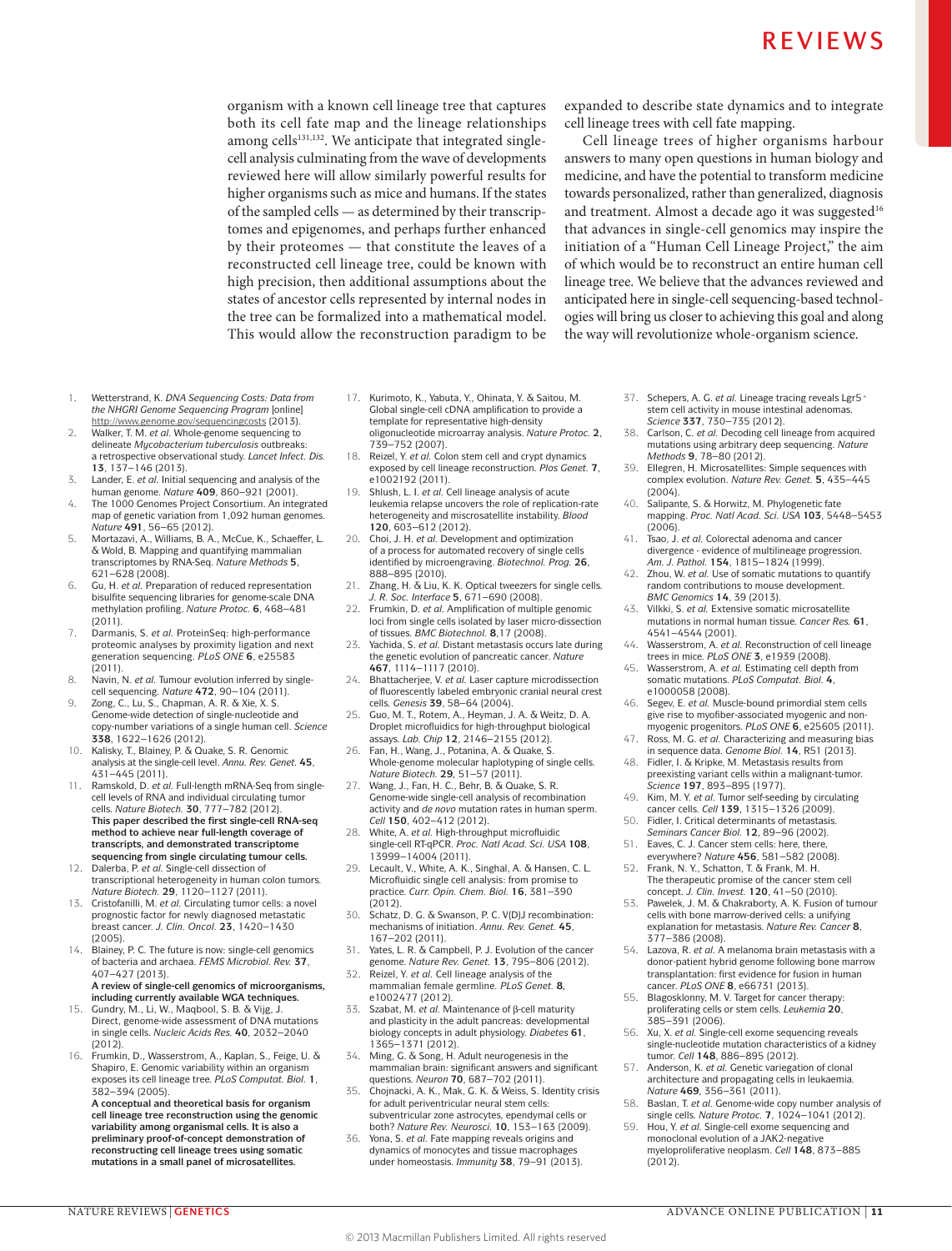- 60. Jan, M. *et al.* Clonal evolution of preleukemic hematopoietic stem cells precedes human acute myeloid leukemia. *Sci. Transl Med.* **4***,* 149ra118 (2012).
- 61. Ding, L. *et al.* Clonal evolution in relapsed acute myeloid leukaemia revealed by whole-genome sequencing. *Nature* **481**, 506–510 (2012).
- 62. Gerlinger, M. *et al.* Intratumor heterogeneity and branched evolution revealed by multiregion sequencing. *N. Engl. J. Med.* **366**, 883–892 (2012). **An exposition of the heterogeneity within different regions in a single tumour, demonstrating the importance of the integration of several analysis methods including DNA and RNA sequencing.**
- 63. Nik-Zainal, S. *et al.* The life history of 21 breast cancers. *Cell* **149**, 994–1007 (2012).
- 64. Cheung, V. & Nelson, S. Whole genome amplification using a degenerate oligonucleotide primer allows hundreds of genotypes to be performed on less than one nanogram of genomic DNA. *Proc. Natl Acad. Sci. USA* **93**, 14676–14679 (1996).
- 65. Arneson, N., Hughes, S., Houlston, R. & Done, S. Whole-genome amplification by improved primer extension preamplification PCR (I-PEP-PCR). *CSH Protoc.* **2008***,* pdb.prot4921 (2008).
- 66. Klein, C. A. *et al.* Comparative genomic hybridization, loss of heterozygosity, and DNA sequence analysis of single cells. *Proc. Natl Acad. Sci. USA* **96**, 4494–4499 (1999).
- 67. Dean, F. *et al.* Comprehensive human genome amplification using multiple displacement amplification. *Proc. Natl Acad. Sci. USA* **99**, 5261–5266 (2002).
- 68. Lu, S. *et al.* Probing meiotic recombination and aneuploidy of single sperm cells by whole-genome sequencing. *Science* **338**, 1627–1630 (2012).
- 69. Peng, W., Takabayashi, H. & Ikawa, K. Whole genome amplification from single cells in preimplantation genetic diagnosis and prenatal diagnosis. *Eur. J. Obstet. Gynecol. Reprod. Biol.* **131**, 13–20 (2007).
- 70. Salipante, S. J., Kas, A., McMonagle, E. & Horwitz, M. S. Phylogenetic analysis of developmental and postnatal mouse cell lineages. *Evol. Dev.* **12**, 84–94 (2010).
- Zaretsky, I. et al. Monitoring the dynamics of primary T cell activation and differentiation using long term live cell imaging in microwell arrays. *Lab. Chip* **12**, 5007–5015 (2012).
- 72. Harris, T. D. *et al.* Single-molecule DNA sequencing of a viral genome. *Science* **320**, 106–109 (2008).
- 73. Eid, J. *et al.* Real-time DNA sequencing from single polymerase molecules. *Science* **323**, 133–138 (2009).
- 74. Schadt, E., Turner, S. & Kasarskis, A. A window into third-generation sequencing. *Hum. Mol. Genet.* **19**, R227–R240 (2010).
- 75. Xu, M., Fujita, D. & Hanagata, N. Perspectives and challenges of emerging single-molecule DNA sequencing technologies. *Small* **5**, 2638–2649 (2009).
- Ng, S. *et al.* Targeted capture and massively parallel sequencing of 12 human exomes. *Nature* **461**, 272–276 (2009).
- 77. Teer, J. & Mullikin, J. Exome sequencing: the sweet spot before whole genomes. *Hum. Mol. Genet.* **19**, R145–R151 (2010).
- Giulino-Roth, L. *et al.* Targeted genomic sequencing of pediatric Burkitt lymphoma identifies recurrent alterations in antiapoptotic and chromatin-remodeling genes. *Blood* **120**, 5181–5184 (2012).
- 79. Valencia, C. A. *et al.* Comprehensive mutation analysis for congenital muscular dystrophy: a clinical PCR-based enrichment and next-generation
- sequencing panel. *PLoS ONE* **8**, e53083 (2013). 80. Hollants, S., Redeker, E. & Matthijs, G. Microfluidic amplification as a tool for massive parallel sequencing of the familial hypercholesterolemia genes. *Clin. Chem.*  **58**, 717–724 (2012).
- Tewhey, R. et al. Microdroplet-based PCR enrichment for large-scale targeted sequencing. *Nature Biotech.*  **27**, 1025–1031 (2009).
- 82. Li, J. *et al.* Multiplex padlock targeted sequencing reveals human hypermutable CpG variations. *Genome Res.* **19**, 1606–1615 (2009).
- 83. Johansson, H. *et al.* Targeted resequencing of candidate genes using selector probes. *Nucleic Acids Res.* **39**, e8 (2011).
- 84. Diaz-Horta, O. *et al.* Whole-exome sequencing efficiently detects rare mutations in autosomal recessive nonsyndromic hearing loss. *PLoS ONE* **7**, e50628 (2012).
- 85. Arendt, D. The evolution of cell types in animals: emerging principles from molecular studies. *Nature Rev. Genet.* **9**, 868–882 (2008). **In this Review, the author discusses the origin and evolution of diverse cell types in animals, an issue that has been curiously neglected by biologists.**
- 86. Vickaryous, M. K. & Hall, B. K. Human cell type diversity, evolution, development, and classification with special reference to cells derived from the neural crest. *Biol. Rev. Cambridge Philos. Soc.* **81**, 425–455 (2006).

**This paper is a careful review of all human cell types that have been given names in the literature, which is a useful starting point for future cell-type discovery experiments.**

- 87. Gehlenborg, N. *et al.* Visualization of omics data for systems biology. *Nature Methods* **7**, S56–S68 (2010).
- 88. Johnston, I. G. *et al.* Mitochondrial variability as a source of extrinsic cellular noise. *PLoS Computat. Biol.*  **8**, e1002416 (2012). 89. Raj, A., Peskin, C. S., Tranchina, D., Vargas, D. Y. &
- Tyagi, S. Stochastic mRNA synthesis in mammalian cells. *PLoS Biol.* **4**, e309 (2006). **This study using single-molecule imaging of mRNAs shows that mRNA abundances vary tremendously within putatively homogenous cell populations, and provides initial estimates of transcriptional burst kinetics in mammalian cells.**
- 90. Raj, A. & Vanoudenaarden, A. Nature, nurture, or chance: stochastic gene expression and its consequences. *Cell* **135**, 216–226 (2008).
- 91. Endele, M. & Schroeder, T. Molecular live cell bioimaging in stem cell research. *Ann. NY Acad. Sci.*  **1266**, 18–27 (2012).
- 92. Ozsolak, F. *et al.* Direct RNA sequencing. *Nature* **461**,
- 814–818 (2009). 93. Casbon, J. A., Osborne, R. J., Brenner, S. & Lichtenstein, C. P. A method for counting PCR template molecules with application to next-generation sequencing. *Nucleic Acids Res.* **39**, e81 (2011).
- 94. Kivioja, T. *et al.* Counting absolute numbers of molecules using unique molecular identifiers. *Nature Methods* **9**, 72–74 (2011).
- 95. Shiroguchi, K., Jia, T. Z., Sims, P. A. & Xie, X. S. Digital RNA sequencing minimizes sequencedependent bias and amplification noise with optimized single-molecule barcodes. *Proc. Natl Acad. Sci. USA* **109**, 1347–1352 (2012).
- 96. Fu, G. K., Hu, J., Wang, P. H. & Fodor, S. P. Counting individual DNA molecules by the stochastic attachment of diverse labels. *Proc. Natl Acad. Sci.*
- *USA* **108**, 9026–9031 (2011). 97. Kinde, I., Wu, J., Papadopoulos, N., Kinzler, K. W. & Vogelstein, B. Detection and quantification of rare mutations with massively parallel sequencing. *Proc. Natl Acad. Sci. USA* **108**, 9530–9535 (2011).
- 98. Eberwine, J. *et al.* Analysis of gene expression in single live neurons. *Proc. Natl Acad. Sci. USA* **89**, 3010–3014 (1992).
- Hashimshony, T., Wagner, F., Sher, N. & Yanai, I. CEL-Seq: single-cell RNA-Seq by multiplexed linear amplification. *Cell Rep.* **2**, 666–673 (2012).
- 100. Klein, C. A. *et al.* Combined transcriptome and genome analysis of single micrometastatic cells. *Nature Biotech.* **20**, 387–392 (2002). **This study reported a simultaneous genomic and transcriptomic analysis of individual cells using a microarray readout. This is a first example of an integrated single-cell analysis.**
- 101. Kurimoto, K. *et al.* An improved single-cell cDNA amplification method for efficient high-density oligonucleotide microarray analysis. *Nucleic Acids Res.*  **34**, e42 (2006).
- 102. Tang, F. *et al.* mRNA-Seq whole-transcriptome analysis of a single cell. *Nature Methods* **6**, 377–382 (2009). **The first demonstration of single-cell RNA-seq with accurate detection of alternatively spliced**
- **transcripts in single mouse oocytes.** 103. Maleszka, R. & Stange, G. Molecular cloning, by a novel approach, of a cDNA encoding a putative olfactory protein in the labial palps of the moth
- *Cactoblastis cactorum*. *Gene* **202**, 39–43 (1997). 104. Islam, S. *et al.* Characterization of the single-cell transcriptional landscape by highly multiplex RNA-seq. *Genome Res.* **21**, 1160–1167 (2011). **The first demonstration of highly multiplexed single-cell RNA-seq showing that cell types can be distinguished in an unbiased manner on the basis of unfiltered single-cell gene expression profiles.**
- 105. Arand, J. *et al. In vivo* control of CpG and non-CpG DNA methylation by DNA methyltransferases. *PLoS Genet.* **8**, e1002750 (2012).
- 106. Taylor, K. H. *et al.* Ultradeep bisulfite sequencing analysis of DNA methylation patterns in multiple gene promoters by 454 sequencing. *Cancer Res.* **67**, 8511–8518 (2007).
- 107. Landan, G. *et al.* Epigenetic polymorphism and the stochastic formation of differentially methylated regions in normal and cancerous tissues. *Nature Genet.* **44**, 1207–1214 (2012).
- 108. Jothi, R., Cuddapah, S., Barski, A., Cui, K. & Zhao, K. Genome-wide identification of *in vivo* protein-DNA binding sites from ChIP-Seq data. *Nucleic Acids Res.*  **36**, 5221–5231 (2008).
- 109. Dekker, J., Rippe, K., Dekker, M. & Kleckner, N. Capturing chromosome conformation. *Science* **295**, 1306–1311 (2002).
- 110. van de Werken, H. J. *et al.* Robust 4C-seq data analysis to screen for regulatory DNA interactions. *Nature Methods* **9**, 969–972 (2012).
- 111. Lieberman-Aiden, E. *et al.* Comprehensive mapping of long-range interactions reveals folding principles of the human genome. *Science* **326**, 289–293 (2009).
- 112. Kantlehner, M. *et al.* A high-throughput DNA methylation analysis of a single cell. *Nucleic Acids Res.*  **39**, e44 (2011).
- 113. Denomme, M. M., Zhang, L. & Mann, M. R. Single oocyte bisulfite mutagenesis. *J. Vis. Exp.* **64**, e4046 (2012).
- 114. Hayashi-Takanaka, Y. *et al.* Tracking epigenetic histone modifications in single cells using Fab-based live endogenous modification labeling. *Nucleic Acids Res.*  **39**, 6475–6488 (2011).
- 115. Tsao, J. L. *et al.* Genetic reconstruction of individual colorectal tumor histories. *Proc. Natl Acad. Sci. USA*  **97**, 1236–1241 (2000).
- 116. Siegmund, K., Marjoram, P., Woo, Y., Tavare, S. & Shibata, D. Inferring clonal expansion and cancer stem cell dynamics from DNA methylation patterns in colorectal cancers. *Proc. Natl Acad. Sci. USA* **106**, 4828–4833 (2009).
- 117. Nicolas, P., Kim, K., Shibata, D. & Tavare, S. The stem cell population of the human colon crypt: analysis via methylation patterns. *PLoS Computat. Biol.* **3**, 364–374 (2007).
- 118. Yatabe, Y., Tavaré, S. & Shibata, D. Investigating stem cells in human colon by using methylation patterns. *Proc. Natl Acad. Sci. USA* **98**, 10839–10844 (2001).
- 119. Kim, K. M. & Shibata, D. Methylation reveals a niche: stem cell succession in human colon crypts. *Oncogene*  **21**, 5441–5449 (2002).
- 120. Hodgkinson, V., ElFadl, D., Drew, P., Lind, M. & Cawkwell, L. Repeatedly identified differentially expressed proteins (RIDEPs) from antibody microarray proteomic analysis. *J. Proteom.* **74**, 698–703 (2011).<br>121. Bendall, S. *et al.* Single-cell mass cytometry of
- differential immune and drug responses across a human hematopoietic continuum. *Science* **332**, 687–696 (2011).
- 122. Lee, H. W. *et al.* Real-time single-molecule co-immunoprecipitation analyses reveal cancer-specific Ras signalling dynamics. *Nature Commun.* **4**, 1505 (2013).
- 123. Jain, A. *et al.* Probing cellular protein complexes using single-molecule pull-down. *Nature* **473**, 484–488 (2011).
- 124. Keshishian, H. *et al.* Quantification of cardiovascular biomarkers in patient plasma by targeted mass spectrometry and stable isotope dilution. *Mol. Cell*
- *Proteom.* **8**, 2339–2349 (2009). 125. Niemeyer, C., Adler, M. & Wacker, R. Detecting antigens by quantitative immuno-PCR. *Nature Protoc.*  **2**, 1918–1930 (2007).
- 126. Fredriksson, S. *et al.* Multiplexed protein detection by proximity ligation for cancer biomarker validation. *Nature Methods* **4**, 327–329 (2007).
- 127. Turner, D. J. *et al.* Toward clinical proteomics on a next-generation sequencing platform. *Anal. Chem.* **83**, 666–670 (2011).
- 128. Salehi-Reyhani, A. *et al.* A first step towards practical single cell proteomics: a microfluidic antibody capture chip with TIRF detection. *Lab. Chip* **11**, 1256–1261 (2011).
- 129. Shi, Q. *et al.* Single-cell proteomic chip for profiling intracellular signaling pathways in single tumor cells. *Proc. Natl Acad. Sci. USA* **109**, 419–424 (2012).